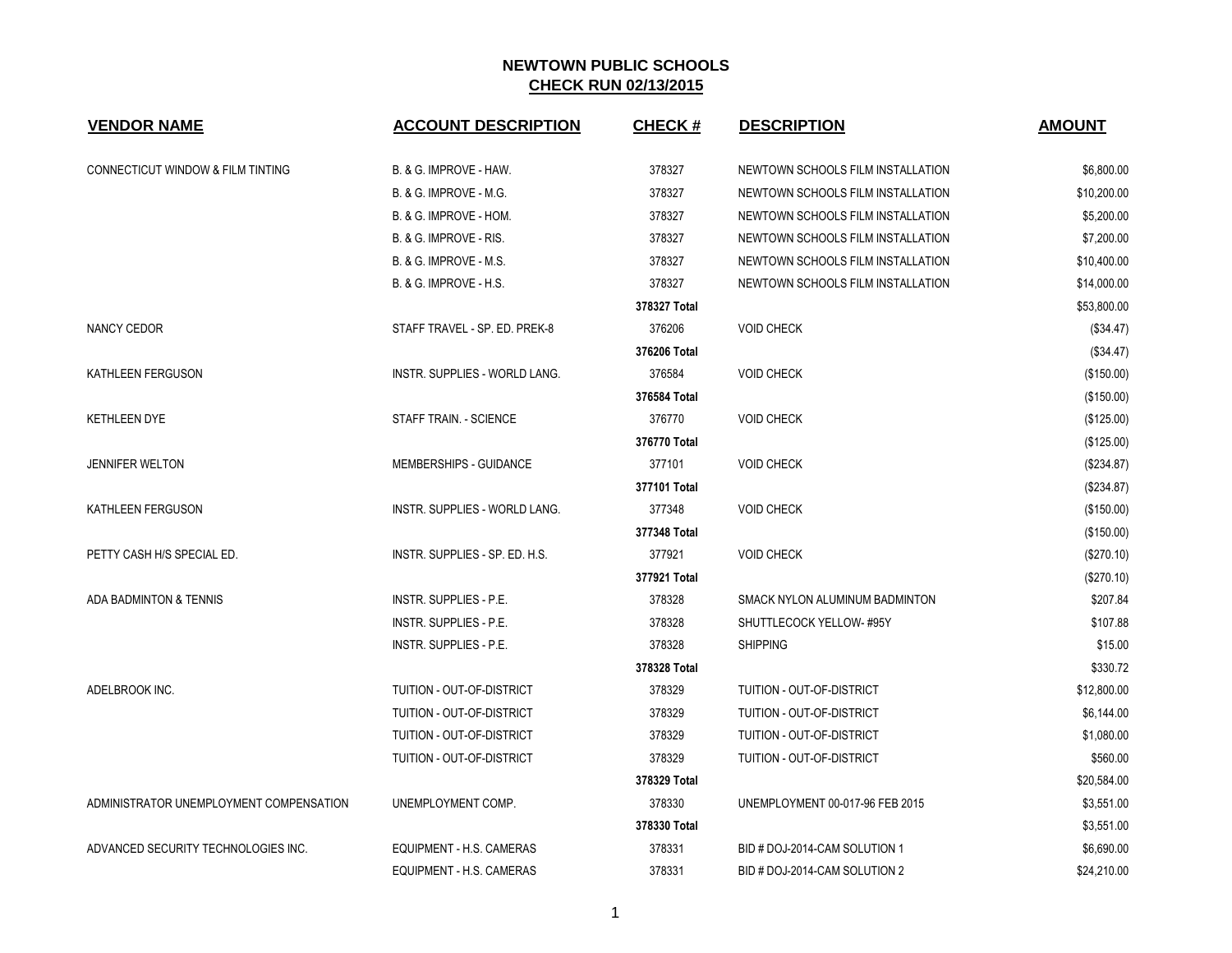| <b>VENDOR NAME</b>                  | <b>ACCOUNT DESCRIPTION</b>           | <b>CHECK#</b> | <b>DESCRIPTION</b>                              | <b>AMOUNT</b> |
|-------------------------------------|--------------------------------------|---------------|-------------------------------------------------|---------------|
| ADVANCED SECURITY TECHNOLOGIES INC. | EQUIPMENT - H.S. CAMERAS             | 378331        | BID # DOJ-2014-CAM SOLUTION 3                   | \$30,050.00   |
|                                     | EQUIPMENT - H.S. CAMERAS             | 378331        | BID # DOJ-2014-CAM SOLUTION 4                   | \$16,400.00   |
|                                     | EQUIPMENT - H.S. CAMERAS             | 378331        | BID # DOJ-2014-CAM SOLUTION 1                   | \$1,672.59    |
|                                     | EQUIPMENT - H.S. CAMERAS             | 378331        | BID # DOJ-2014-CAM SOLUTION 2                   | \$6,052.87    |
|                                     | EQUIPMENT - H.S. CAMERAS             | 378331        | BID # DOJ-2014-CAM SOLUTION 3                   | \$7,513.40    |
|                                     | EQUIPMENT - H.S. CAMERAS             | 378331        | BID # DOJ-2014-CAM SOLUTION 4                   | \$4,099.74    |
|                                     |                                      | 378331 Total  |                                                 | \$96,688.60   |
| AFLAC                               | P/R - AFLAC INSURANCE                | 378332        | AFLAC INS FEB 2015                              | \$6,404.66    |
|                                     |                                      | 378332 Total  |                                                 | \$6,404.66    |
| ALL ABOUT YOU HOME CARE SERVICES    | PROF. SERV. - HEALTH ELEM/RIS        | 378333        | NURSING SERVICES STARR STUDENT                  | \$1,540.00    |
|                                     |                                      | 378333 Total  |                                                 | \$1,540.00    |
| ALL-STAR TRANSPORTATION LLC         | TRANS. - LOCAL REG. ED               | 378334        | NEWTOWN / T.A.P. JAN 2015                       | \$4,312.00    |
|                                     | TRANS. - MAGNET SCH.                 | 378334        | MAGNET JAN 2015                                 | \$168.00      |
|                                     | TRANS. - LOCAL SPECIAL ED            | 378334        | <b>MONITORS JAN 2015</b>                        | \$8,707.50    |
|                                     | TRANS. - LOCAL SPECIAL ED            | 378334        | SPEC ED PREK JAN 2015                           | \$2,112.50    |
|                                     | TRANS. - LOCAL SPECIAL ED            | 378334        | CHORUS BUSES 01/14/2015                         | \$87.00       |
|                                     | TRANS. - OUT-OF-DISTRICT             | 378334        | REED TRANSITION 01/23/15                        | \$420.00      |
|                                     | TRANS. - OUT-OF-DISTRICT             | 378334        | WORKER PROGRAM JAN 2015                         | \$1,250.00    |
|                                     | STUDENT TRAVEL - SPORTS              | 378334        | SPORTS TRANSPORTATION                           | \$4,770.00    |
|                                     | STUDENT TRAVEL - CLASSROOM           | 378334        | CONVERSATION ON RACE TO DANBURY H/S             | \$240.00      |
|                                     | STUDENT TRAVEL - MUSIC               | 378334        | MUSIC TO TRUMBULL HIGH SCHOOL                   | \$570.00      |
|                                     | STUDENT TRAVEL - CLASSROOM           | 378334        | YOUTH LEADERSHIP TO WESLEYAN UNIVERSITY         | \$440.00      |
|                                     |                                      | 378334 Total  |                                                 | \$23,077.00   |
| AMAZON                              | REPAIRS - TECH ED.                   | 378335        | TRANSCENT32 GB HIGH SPEED CLASS                 | \$164.90      |
|                                     | INSTR. SUPPLIES - TECH ED.           | 378335        | <b>COWBOY STUDIO FULL SPECTRUM LIGHT BULB</b>   | \$75.00       |
|                                     | INSTR. SUPPLIES - TECH ED.           | 378335        | 10 PCS BUNDLE 5 CENTER PINCH LENS CAP           | \$9.78        |
|                                     | INSTR. SUPPLIES - CLASSROOM          | 378335        | HP 305A, Four Pack of CE410A Black, CE411A Cyan | \$389.99      |
|                                     | <b>INSTR. SUPPLIES - BUSINESS ED</b> | 378335        | ABOBE CS6- INDESIGN- PHOTOSHOP DREAMWEAVER      | \$167.50      |
|                                     | INSTR. SUPPLIES - BUSINESS ED        | 378335        | ABOBE CS6- INDESIGN- PHOTOSHOP DREAMWEAVER      | \$55.58       |
|                                     | INSTR. SUPPLIES - P.E.               | 378335        | BROTHER LASER PRINTER AND TONER                 | \$32.99       |
|                                     | <b>INSTR. SUPPLIES - P.E.</b>        | 378335        | BROTHER LASER PRINTER AND TONER                 | \$129.99      |
|                                     | <b>INSTR. SUPPLIES - MUSIC</b>       | 378335        | WD My Passport Ultra 2TB Portable External USB  | \$97.99       |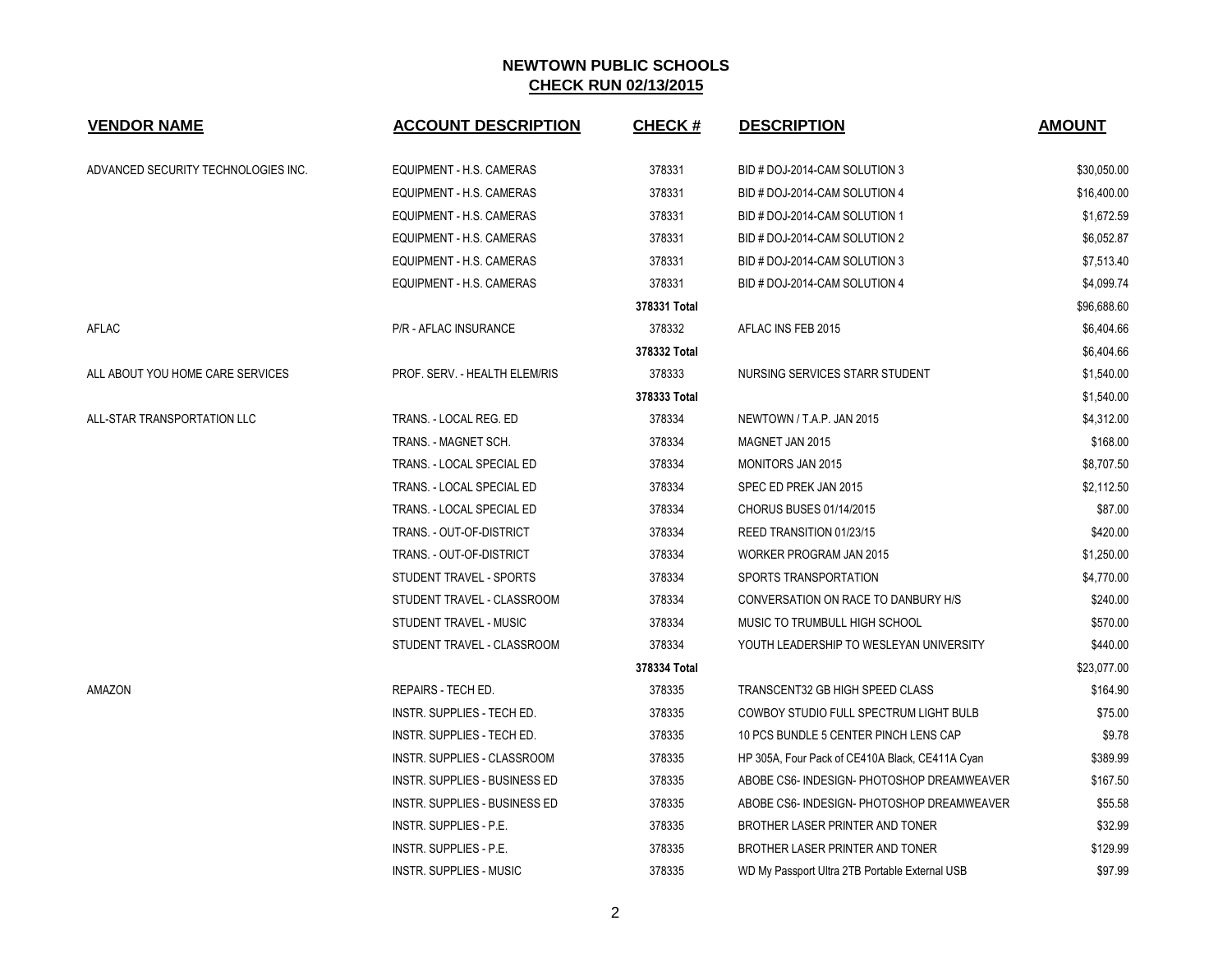| <b>VENDOR NAME</b>                | <b>ACCOUNT DESCRIPTION</b>     | <b>CHECK#</b> | <b>DESCRIPTION</b>                                              | <b>AMOUNT</b> |
|-----------------------------------|--------------------------------|---------------|-----------------------------------------------------------------|---------------|
| AMAZON                            | INSTR. SUPPLIES - MUSIC        | 378335        | Epson 98 High Capacity Ink Cartridge                            | \$99.00       |
|                                   |                                | 378335 Total  |                                                                 | \$1,222.72    |
| AMERICAN ART CLAY CO., INC.       | <b>INSTR. SUPPLIES - ART</b>   | 378336        | Adjustable Clay Slicer, Item 11070A.                            | \$38.85       |
|                                   | <b>INSTR. SUPPLIES - ART</b>   | 378336        | Shipping charge                                                 | \$13.50       |
|                                   |                                | 378336 Total  |                                                                 | \$52.35       |
| ANTHEM BLUE CROSS AND BLUE SHIELD | P/R - VOLUNTARY VISION INS.    | 378337        | PREMIUM BILLED FEB 2015                                         | \$1,373.74    |
|                                   |                                | 378337 Total  |                                                                 | \$1,373.74    |
| <b>ANTHEM LIFE</b>                | P/R - VOLUNTARY LIFE INS.      | 378338        | REF ID # 151444                                                 | \$2,226.12    |
|                                   | P/R - VOLUNTARY LIFE INS.      | 378338        | REF ID # 151444                                                 | \$2,226.12    |
|                                   | P/R - VOLUNTARY LTD INS.       | 378338        | REF ID # 151444                                                 | \$4,755.71    |
|                                   | P/R - VOLUNTARY LTD INS.       | 378338        | REF ID # 151444                                                 | \$4,755.71    |
|                                   |                                | 378338 Total  |                                                                 | \$13,963.66   |
| APPLE INC.                        | INSTR. SUPPLIES - COMPUTER ED. | 378339        | Volume Program Purchase credit for App purchases                | \$100.00      |
|                                   |                                | 378339 Total  |                                                                 | \$100.00      |
| AQUARION WATER COMPANY OF CT      | WATER - S.H.                   | 378340        | WATER CHS FIRE LINE                                             | \$393.74      |
|                                   | WATER - S.H.                   | 378340        | WATER 200346118 169 THOU GAL                                    | \$1,259.03    |
|                                   |                                | 378340 Total  |                                                                 | \$1,652.77    |
| ASSOCIATED REFUSE HAULERS         | <b>REFUSE REMOVAL</b>          | 378341        | REFUSE DISPOSAL - ALL SCHOOLS 2014-2015                         | \$7,508.07    |
|                                   | <b>REFUSE REMOVAL</b>          | 378341        | CARDBOARD RECYCLING - ALL SCHOOLS 2014-2015                     | \$40.00       |
|                                   | <b>REFUSE REMOVAL</b>          | 378341        | CARDBOARD RECYCLING - ALL SCHOOLS 2014-2015                     | \$154.00      |
|                                   | <b>REFUSE REMOVAL</b>          | 378341        | CARDBOARD RECYCLING - ALL SCHOOLS 2014-2015                     | \$98.00       |
|                                   | <b>REFUSE REMOVAL</b>          | 378341        | CARDBOARD RECYCLING - ALL SCHOOLS 2014-2015                     | \$116.00      |
|                                   | <b>REFUSE REMOVAL</b>          | 378341        | CARDBOARD RECYCLING - ALL SCHOOLS 2014-2015                     | \$208.00      |
|                                   | <b>REFUSE REMOVAL</b>          | 378341        | CARDBOARD RECYCLING - ALL SCHOOLS 2014-2015                     | \$100.00      |
|                                   | <b>REFUSE REMOVAL</b>          | 378341        | CARDBOARD RECYCLING - ALL SCHOOLS 2014-2015                     | \$280.00      |
|                                   |                                | 378341 Total  |                                                                 | \$8,504.07    |
| <b>AT&amp;T MOBILITY</b>          | <b>TELEPHONE &amp; CABLE</b>   | 378342        | <b>SERVICES 2014/15</b>                                         | \$17.16       |
|                                   |                                | 378342 Total  |                                                                 | \$17.16       |
| ATRION NETWORKING CORPORATION     | EQUIPMENT - INFO. TECH.        | 378343        | Services for Sandy Hook Cisco 3650 Installation Proposal 110932 | \$1,487.50    |
|                                   |                                | 378343 Total  |                                                                 | \$1,487.50    |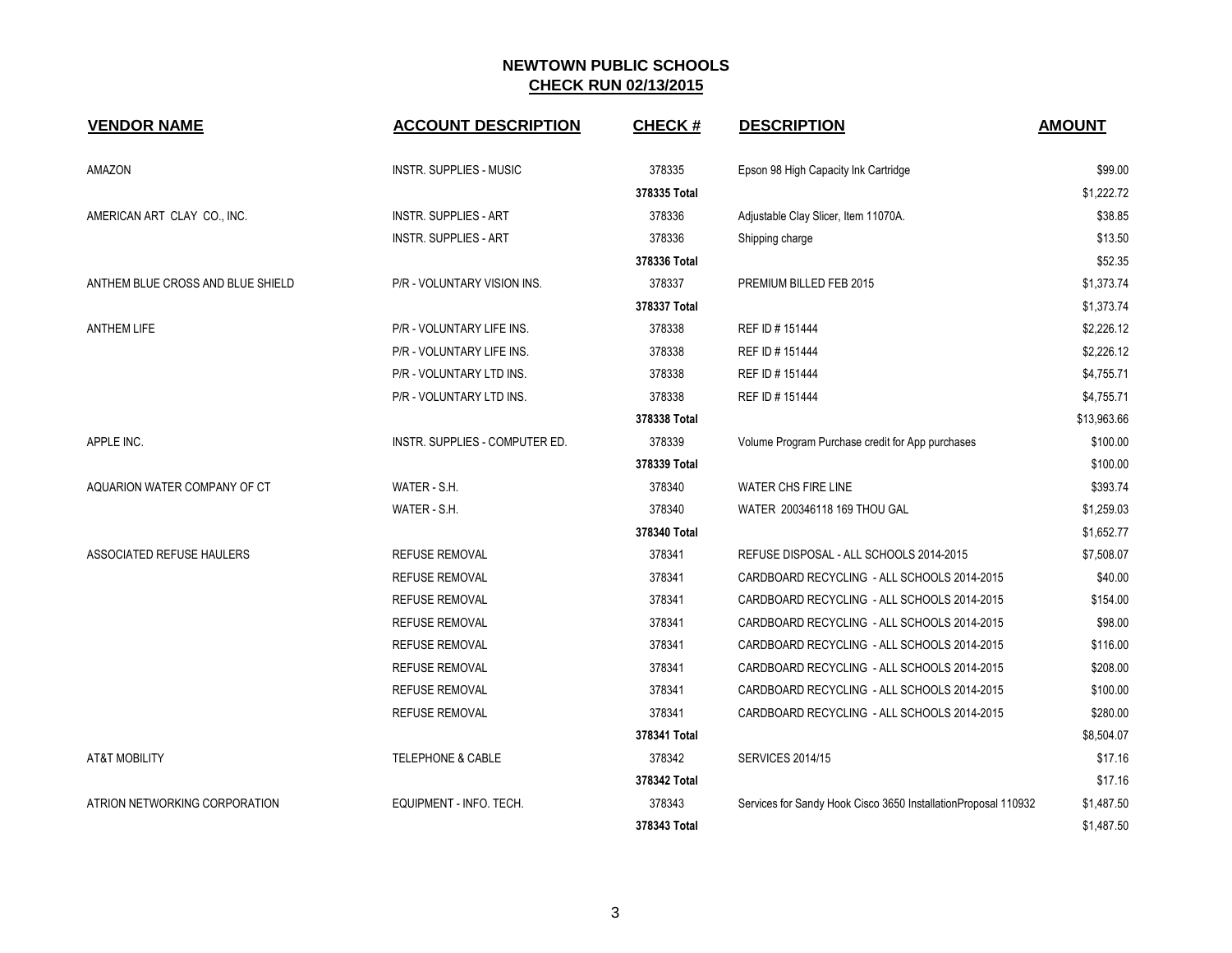| <b>VENDOR NAME</b>                | <b>ACCOUNT DESCRIPTION</b>           | <b>CHECK#</b> | <b>DESCRIPTION</b>                                 | <b>AMOUNT</b> |
|-----------------------------------|--------------------------------------|---------------|----------------------------------------------------|---------------|
| BERCHEM, MOSES & DEVLIN, P.C.     | PROF. SERV. - SP. ED. LEGAL          | 378344        | SERV SPEC-ED                                       | \$10,696.00   |
|                                   | PROF. SERV. - SUPER.                 | 378344        | SERV GEN EDUCATION                                 | \$8,028.25    |
|                                   |                                      | 378344 Total  |                                                    | \$18,724.25   |
| RONALD J. BIENKOWSKI              | STAFF TRAVEL - BUS. SERV.            | 378345        | FEB 2015 MONTHLY EXPENSE & TRAVEL                  | \$300.00      |
|                                   |                                      | 378345 Total  |                                                    | \$300.00      |
| <b>BLICK ART MATERIALS</b>        | <b>INSTR. SUPPLIES - ART</b>         | 378346        | Art Supplies K-4 Hawley (Please See Attached)      | \$487.17      |
|                                   |                                      | 378346 Total  |                                                    | \$487.17      |
| BLUE LABEL BATTERY INC.           | REPAIRS - INFO. TECH.                | 378347        | 312-1325-BL battery for Dell Latitude E5420 9 cell | \$195.75      |
|                                   |                                      | 378347 Total  |                                                    | \$195.75      |
| BLUE TORCH NETWORK SOLUTIONS INC. | CONTRACTED SERV. - INFO. TECH.       | 378348        | School Desk - Web Hosting 7 schools and District   | \$5,174.40    |
|                                   |                                      | 378348 Total  |                                                    | \$5,174.40    |
| BLUM SHAPIRO & COMPANY P.C.       | PROF. SERV. - SUPER.                 | 378349        | SERV MTM LITIGATION SERVICES                       | \$19,775.00   |
|                                   |                                      | 378349 Total  |                                                    | \$19,775.00   |
| THE BOOKSOURCE                    | TEXTBOOKS - CLASSROOM                | 378350        | Textbooks K-4 Hawley                               | \$239.52      |
|                                   |                                      | 378350 Total  |                                                    | \$239.52      |
| KATHLEEN M. BREMER                | <b>INSTR. SUPPLIES - WORLD LANG.</b> | 378351        | STIPEND FOR CHINESE GUEST TEACHER FEB 2015         | \$150.00      |
|                                   |                                      | 378351 Total  |                                                    | \$150.00      |
| <b>BUG BUSTER INC.</b>            | <b>B&amp;G CONTRACTED SERV.</b>      | 378352        | MONTHLY PEST CONTROL - ALL SCHOOLS (2014-2015)     | \$77.89       |
|                                   | <b>B&amp;G CONTRACTED SERV.</b>      | 378352        | MONTHLY PEST CONTROL - ALL SCHOOLS                 | \$79.23       |
|                                   | <b>B&amp;G CONTRACTED SERV.</b>      | 378352        | MONTHLY PEST CONTROL - ALL SCHOOLS (2014-2015)     | \$79.23       |
|                                   | <b>B&amp;G CONTRACTED SERV.</b>      | 378352        | MONTHLY PEST CONTROL - ALL SCHOOLS (2014-2015)     | \$77.89       |
|                                   | <b>B&amp;G CONTRACTED SERV.</b>      | 378352        | MONTHLY PEST CONTROL - ALL SCHOOLS (2014-2015)     | \$80.11       |
|                                   | <b>B&amp;G CONTRACTED SERV.</b>      | 378352        | MONTHLY PEST CONTROL - ALL SCHOOLS (2014-2015)     | \$80.11       |
|                                   | <b>B&amp;G CONTRACTED SERV.</b>      | 378352        | MONTHLY PEST CONTROL - ALL SCHOOLS (2014-2015)     | \$86.27       |
|                                   |                                      | 378352 Total  |                                                    | \$560.73      |
| <b>CHRISTIAN CANFIELD</b>         | <b>INSTR. SUPPLIES - SCIENCE</b>     | 378353        | <b>SCIENCE SUPPLIES</b>                            | \$81.87       |
|                                   |                                      | 378353 Total  |                                                    | \$81.87       |
| CAPSTONE PRESS INC.               | SUPPLIES - LIBRARY                   | 378354        | Head O Meadow Library Order Form,                  | \$587.83      |
|                                   |                                      | 378354 Total  |                                                    | \$587.83      |
| <b>JUDY CATANESE</b>              | <b>INSTR. SUPPLIES - SCIENCE</b>     | 378355        | <b>SCIENCE DEPT. SUPPLIES</b>                      | \$105.64      |
|                                   |                                      | 378355 Total  |                                                    | \$105.64      |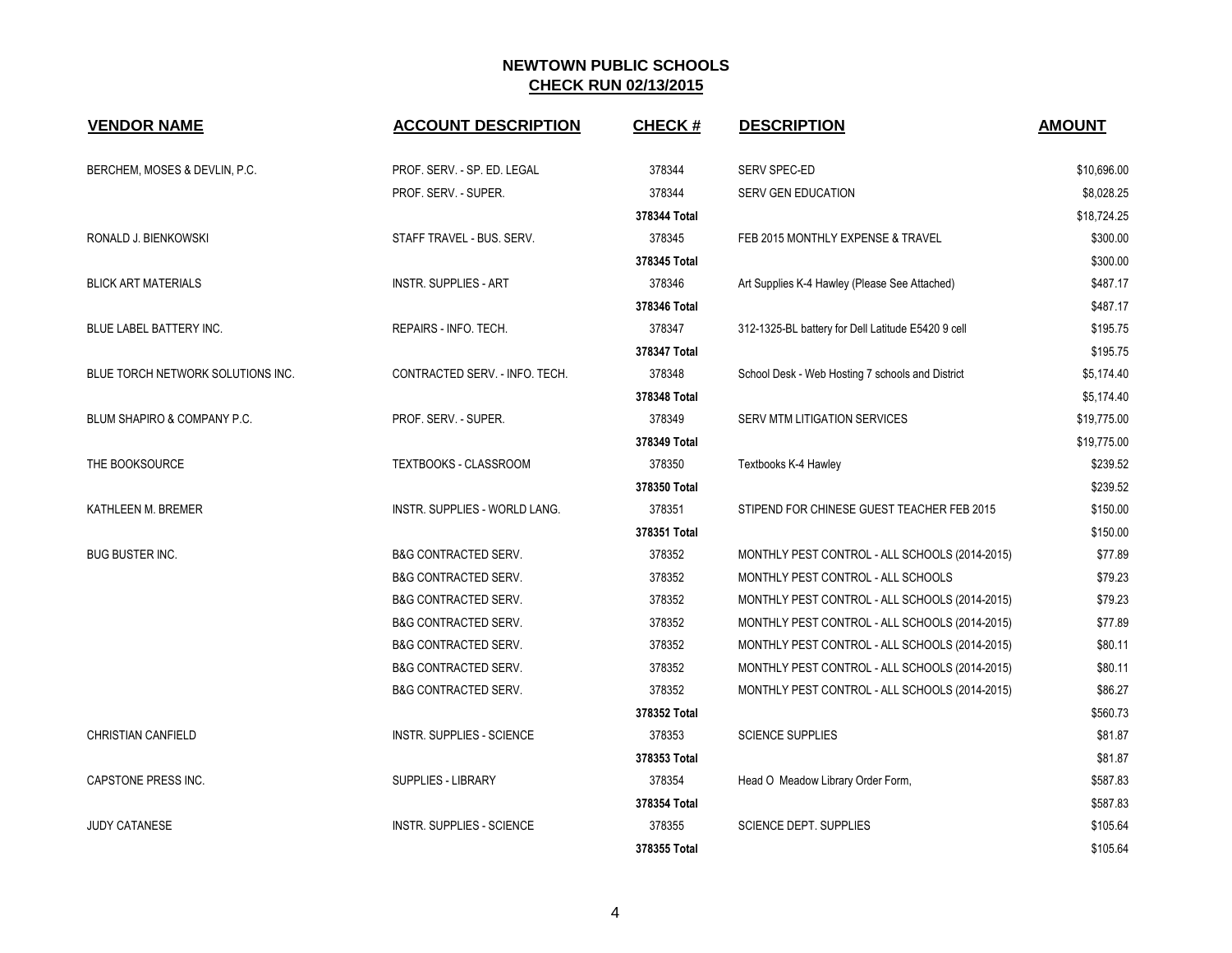| <b>VENDOR NAME</b>                   | <b>ACCOUNT DESCRIPTION</b>       | <b>CHECK#</b> | <b>DESCRIPTION</b>                                 | <b>AMOUNT</b> |
|--------------------------------------|----------------------------------|---------------|----------------------------------------------------|---------------|
| NANCY CEDOR                          | STAFF TRAVEL - SP. ED. PREK-8    | 378356        | VOID CHECK REISSUE 376206                          | \$34.47       |
|                                      |                                  | 378356 Total  |                                                    | \$34.47       |
| <b>CENTER FOR CIVIC EDUCATION</b>    | INSTR. SUPPLIES - SOC. STUDIES   | 378357        | 500 ISBN 978-0-89818-163-0 AMERICAN LEGACY         | \$875.00      |
|                                      | INSTR. SUPPLIES - SOC. STUDIES   | 378357        | SHIPPING COST                                      | \$78.75       |
|                                      |                                  | 378357 Total  |                                                    | \$953.75      |
| FREDERIC L. CHAMBERLAIN CENTER INC.  | TUITION - OUT-OF-DISTRICT        | 378358        | <b>RESIDENTIAL PROGRAM</b>                         | \$11,316.24   |
|                                      |                                  | 378358 Total  |                                                    | \$11,316.24   |
| CHARTER COMMUNICATIONS               | <b>TELEPHONE &amp; CABLE</b>     | 378359        | <b>SERVICES 2014/15</b>                            | \$2,444.79    |
|                                      |                                  | 378359 Total  |                                                    | \$2,444.79    |
| CHARTWELLS (BOE)                     | OFF. SUPPLIES - ADMIN.           | 378360        | PARENT BREAKFAST MEETING                           | \$57.75       |
|                                      | OFF. SUPPLIES - ADMIN.           | 378360        | PARENT BREAKFAST MEETING                           | \$46.20       |
|                                      | OTHER SUPPLIES - STAFF DEVELOP.  | 378360        | Invoice #10255                                     | \$101.00      |
|                                      | OFF. SUPPLIES - ADMIN.           | 378360        | Invoice for Kindness Day, Prof. Supply, 12/11/2014 | \$45.00       |
|                                      | OFF. SUPPLIES - ADMIN.           | 378360        | For Professional Development refreshments          | \$201.00      |
|                                      | OFF. SUPPLIES - ADMIN.           | 378360        | For Professional Development refreshments          | \$26.50       |
|                                      | OFF. SUPPLIES - ADMIN.           | 378360        | For Professional Development refreshments          | \$39.50       |
|                                      | CONTRACTED SERV. - SOC. STUDIES  | 378360        | 12/11/14 DANBURY EXCHANGE STUDENTS INVOICE         | \$106.40      |
|                                      |                                  | 378360 Total  |                                                    | \$623.35      |
| LEIGH ANNE COLES                     | INSTR. SUPPLIES - CLASSROOM      | 378361        | <b>ART SUPPLIES</b>                                | \$39.69       |
|                                      |                                  | 378361 Total  |                                                    | \$39.69       |
| CONN JUNIOR REPUBLIC INC.            | TUITION - OUT-OF-DISTRICT        | 378362        | TUITION - OUT-OF-DISTRICT                          | \$4,006.56    |
|                                      | TUITION - OUT-OF-DISTRICT        | 378362        | TUITION - OUT-OF-DISTRICT                          | \$4,006.56    |
|                                      | TUITION - OUT-OF-DISTRICT        | 378362        | TUITION - OUT-OF-DISTRICT                          | \$2,562.07    |
|                                      | TUITION - OUT-OF-DISTRICT        | 378362        | TUITION - OUT-OF-DISTRICT                          | \$300.00      |
|                                      |                                  | 378362 Total  |                                                    | \$10,875.19   |
| <b>CONNECTICUT FPS</b>               | <b>INSTR. SUPPLIES - SCIENCE</b> | 378363        | On line services for Middle Scenario Writers       | \$120.00      |
|                                      |                                  | 378363 Total  |                                                    | \$120.00      |
| <b>CONNECTICUT LIGHT &amp; POWER</b> | ELECTRICITY - H.                 | 378364        | ELEC 51084633023 28,800.KWH                        | \$5,359.86    |
|                                      | ELECTRICITY - S.H.               | 378364        | ELEC 51934736059 66,900 KHW                        | \$9,724.93    |
|                                      | ELECTRICITY - S.H.               | 378364        | ELEC 51922733035 607.00 KWH                        | \$153.16      |
|                                      | ELECTRICITY - M.G.               | 378364        | ELEC 51171733009 30,160 KHW                        | \$5,618.32    |
|                                      | ELECTRICITY - HOM.               | 378364        | ELEC 51844633024 46,656.00 KWH                     | \$8,757.87    |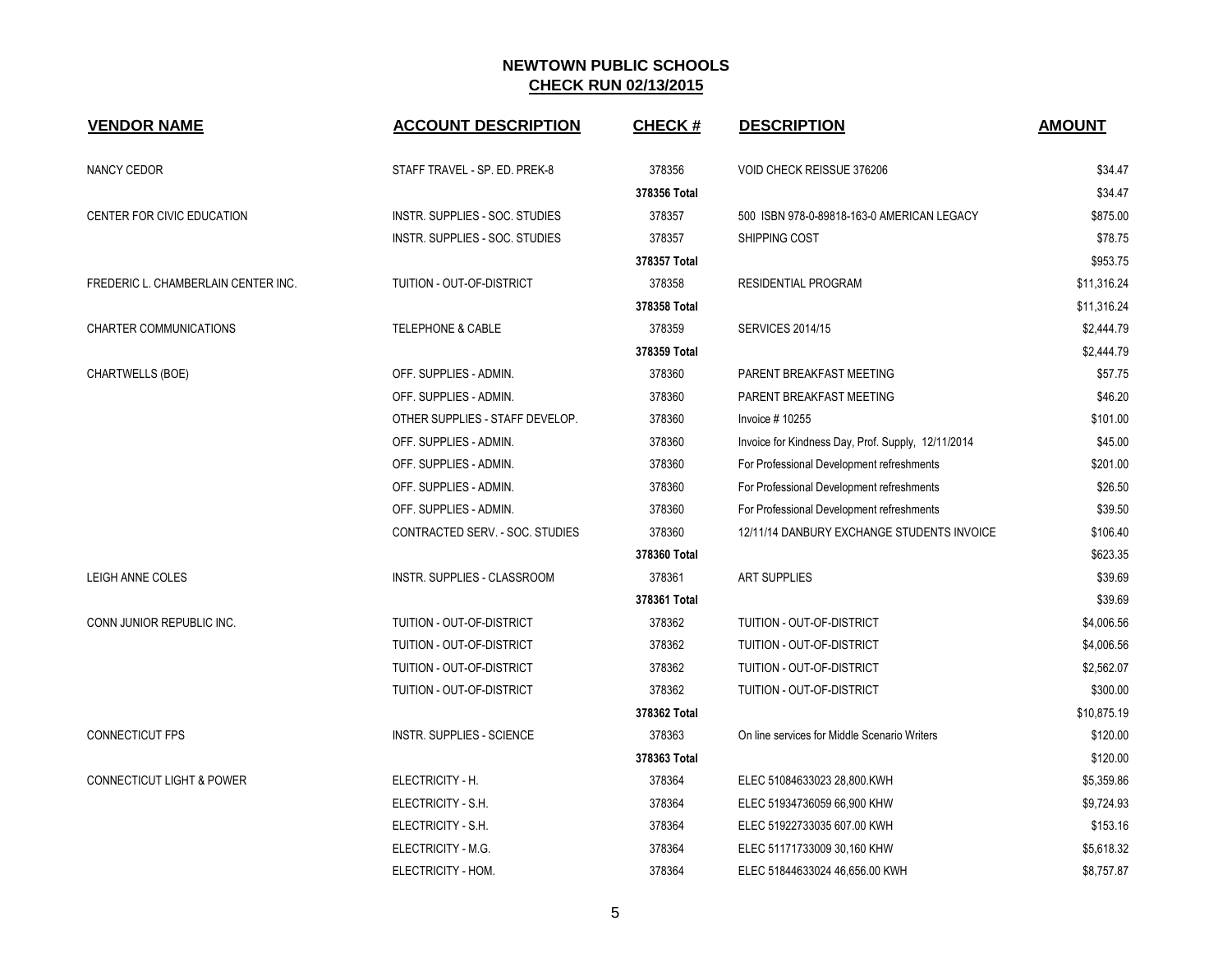| <b>VENDOR NAME</b>                    | <b>ACCOUNT DESCRIPTION</b>      | <b>CHECK#</b> | <b>DESCRIPTION</b>                               | <b>AMOUNT</b> |
|---------------------------------------|---------------------------------|---------------|--------------------------------------------------|---------------|
| <b>CONNECTICUT LIGHT &amp; POWER</b>  | ELECTRICITY - H.S.              | 378364        | ELEC 51223253097 30 KWH                          | \$46.19       |
|                                       | ELECTRICITY - H.S.              | 378364        | ELEC 51318375011 385 KHW                         | \$124.07      |
|                                       | ELECTRICITY - H.S.              | 378364        | ELEC 51356633040 16 KWH                          | \$45.62       |
|                                       | ELECTRICITY - H.S.              | 378364        | ELEC 51418253076 313,200.KWH                     | \$50,816.93   |
|                                       |                                 | 378364 Total  |                                                  | \$80,646.95   |
| <b>NANCY CONRON</b>                   | STAFF TRAVEL - STAFF DEVELOP.   | 378365        | TRAVEL DEC 2014                                  | \$84.90       |
|                                       |                                 | 378365 Total  |                                                  | \$84.90       |
| CREC                                  | STAFF TRAIN - PUPIL SERV.       | 378366        | FOR WORKSHOP THE COMPASS.                        | \$60.00       |
|                                       |                                 | 378366 Total  |                                                  | \$60.00       |
| <b>CROWN TROPHY</b>                   | <b>INSTR. SUPPLIES - SPORTS</b> | 378367        | PLAQUES-THREES FOR CHAMPION                      | \$18.50       |
|                                       |                                 | 378367 Total  |                                                  | \$18.50       |
| <b>CRYSTAL ROCK</b>                   | INSTR. SUPPLIES - CLASSROOM     | 378368        | Delivery of 15 5-gallon Water Bottles            | \$72.00       |
|                                       | INSTR. SUPPLIES - CLASSROOM     | 378368        | rental of water cooler/heater,                   | \$3.00        |
|                                       |                                 | 378368 Total  |                                                  | \$75.00       |
| CONN PEDIATRIC NEUROPSYCHOLOGY ASSOC. | PROF. SERV. - PSYCH/MED. EVAL.  | 378369        | PROF. SERV. - PSYCH/MED. EVAL.                   | \$2,550.00    |
|                                       |                                 | 378369 Total  |                                                  | \$2,550.00    |
| ANNE DALTON                           | STAFF TRAIN. - HEALTH ADMIN.    | 378370        | ASNC DINNER MEETING                              | \$40.00       |
|                                       |                                 | 378370 Total  |                                                  | \$40.00       |
| DEMCO INC.                            | SUPPLIES - LIBRARY              | 378371        | 4 boxes WA12211000 Super fold 10inH 21in Jacket. | \$62.13       |
|                                       | SUPPLIES - LIBRARY              | 378371        | 2 boxes WA12210900 Super fold 9inH 19in Jacket   | \$28.20       |
|                                       |                                 | 378371 Total  |                                                  | \$90.33       |
| <b>DIRECT ENERGY BUSINESS</b>         | ELECTRICITY - H.S.              | 378372        | ELEC 1130811 MISC. FEES                          | \$4.98        |
|                                       |                                 | 378372 Total  |                                                  | \$4.98        |
| DR. RITA M. DOHERTY                   | PROF. SERV. - SP/HEAR.          | 378373        | PSY EVALUATION                                   | \$825.00      |
|                                       |                                 | 378373 Total  |                                                  | \$825.00      |
| AMY DUMOCH, M.A. CCC-SLP              | CONTRACTED SERV. - SP/HEAR.     | 378374        | CONTRACTED SERV. - SP/HEAR.                      | \$770.00      |
|                                       |                                 | 378374 Total  |                                                  | \$770.00      |
| <b>KETHLEEN DYE</b>                   | STAFF TRAIN. - SCIENCE          | 378375        | VOID CHECK REISSUE 376770                        | \$125.00      |
|                                       |                                 | 378375 Total  |                                                  | \$125.00      |
| SHERRY EARLE                          | INSTR. SUPPLIES - SP. ED. H.S.  | 378376        | SPECIAL ED SUPPLIES                              | \$60.07       |
|                                       |                                 | 378376 Total  |                                                  | \$60.07       |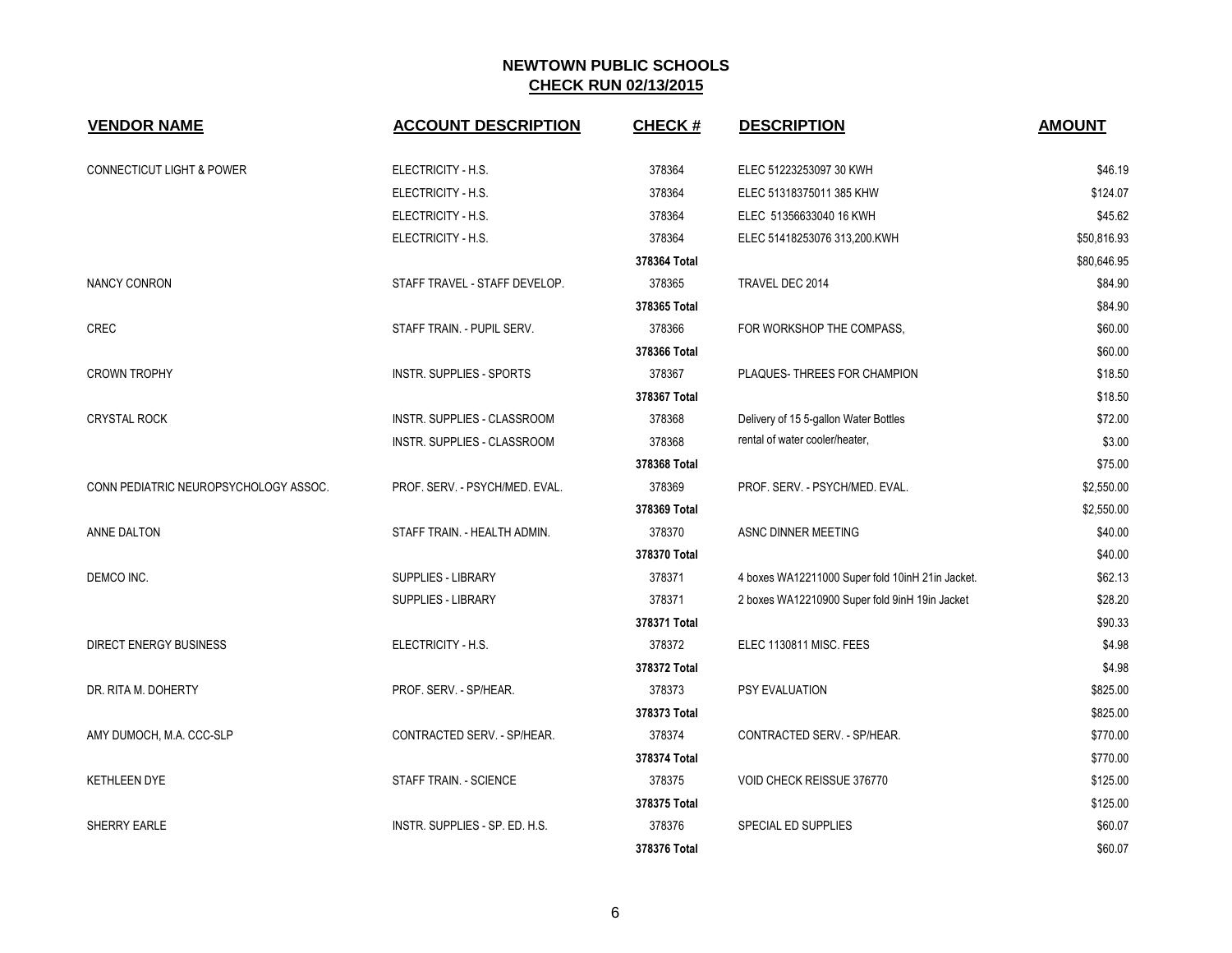| <b>VENDOR NAME</b>        | <b>ACCOUNT DESCRIPTION</b>              | <b>CHECK#</b> | <b>DESCRIPTION</b>                     | <b>AMOUNT</b> |
|---------------------------|-----------------------------------------|---------------|----------------------------------------|---------------|
| EAST RIVER ENERGY INC.    | FUEL OIL - S.H.                         | 378377        | OIL 17827D 7200.0 GAL                  | \$22,283.28   |
|                           | FUEL OIL - M.G.                         | 378377        | OIL 5037H 3600.0 GAL                   | \$11,141.64   |
|                           | FUEL OIL - HOM.                         | 378377        | OIL 5037H 3600.0 GAL                   | \$11,141.64   |
|                           | FUEL OIL - M.S.                         | 378377        | OIL 5037H 7200.0 GAL                   | \$22,283.28   |
|                           |                                         | 378377 Total  |                                        | \$66,849.84   |
| EDUCATION CONNECTION      | TRANS. - OUT-OF-DISTRICT                | 378378        | TRANS. - OUT-OF-DISTRICT               | \$63,406.00   |
|                           | TRANS. - OUT OF DISTRICT                | 378378        | TRANS. - OUT-OF-DISTRICT               | \$4,794.00    |
|                           |                                         | 378378 Total  |                                        | \$68,200.00   |
| <b>EPES SOFTWARE</b>      | CONTRACTED SERV. - ADMIN.               | 378379        | Web Accounting renewal Code 4111       | \$159.00      |
|                           |                                         | 378379 Total  |                                        | \$159.00      |
| EQUIPMENT SALES INC.      | REPAIRS - TECH ED.                      | 378380        | QUICK RELEASE NUT W/PRESSURE CUP       | \$96.30       |
|                           |                                         | 378380 Total  |                                        | \$96.30       |
| <b>EVERSOURCE</b>         | ELECTRICITY - RIS.                      | 378381        | ELEC 51324453075 129689. KWH           | \$21,388.11   |
|                           | ELECTRICITY - M.S.                      | 378381        | ELEC 51658443072 59,143.KWH            | \$9,507.55    |
|                           | ELECTRICITY - M.S.                      | 378381        | ELEC 51352546030 346.50 KWH            | \$457.77      |
|                           |                                         | 378381 Total  |                                        | \$31,353.43   |
| <b>EVERSOURCE</b>         | PROPANE & NATURAL GAS - HAW.            | 378382        | GAS 57890556004 4390. CCF              | \$3,732.01    |
|                           | <b>PROPANE &amp; NATURAL GAS - RIS.</b> | 378382        | GAS 57410220032 14,870 CCF             | \$11,741.03   |
|                           | PROPANE & NATURAL GAS - H.S.            | 378382        | GAS 57379855042 690 CCF                | \$791.72      |
|                           | PROPANE & NATURAL GAS - H.S.            | 378382        | GAS 57445161052 43,220. CCF            | \$33,210.77   |
|                           |                                         | 378382 Total  |                                        | \$49,475.53   |
| <b>EXCEL TUTORING LLC</b> | <b>TUTORS - HOMEBOUND</b>               | 378383        | TUTORS - HOMEBOUND                     | \$937.50      |
|                           | <b>TUTORS - HOMEBOUND</b>               | 378383        | <b>TUTORS - HOMEBOUND</b>              | \$2,916.25    |
|                           |                                         | 378383 Total  |                                        | \$3,853.75    |
| <b>FAIR AUTO SUPPLY</b>   | <b>REPAIRS - MAINT.</b>                 | 378384        | MAINT VEHICLE REPAIR PARTS - 2014-2015 | \$107.76      |
|                           | <b>REPAIRS - MAINT.</b>                 | 378384        | MAINT VEHICLE REPAIR PARTS - 2014-2015 | \$25.82       |
|                           | <b>REPAIRS - MAINT.</b>                 | 378384        | MAINT VEHICLE REPAIR PARTS - 2014-2015 | \$12.25       |
|                           | <b>REPAIRS - MAINT.</b>                 | 378384        | MAINT VEHICLE REPAIR PARTS - 2014-2015 | \$12.69       |
|                           | REPAIRS - MAINT.                        | 378384        | MAINT VEHICLE REPAIR PARTS - 2014-2015 | \$73.99       |
|                           | REPAIRS - MAINT.                        | 378384        | MAINT VEHICLE REPAIR PARTS - 2014-2015 | \$623.68      |
|                           | <b>REPAIRS - MAINT.</b>                 | 378384        | MAINT VEHICLE REPAIR PARTS - 2014-2015 | \$16.58       |
|                           | <b>REPAIRS - MAINT.</b>                 | 378384        | MAINT VEHICLE REPAIR PARTS - 2014-2015 | \$11.79       |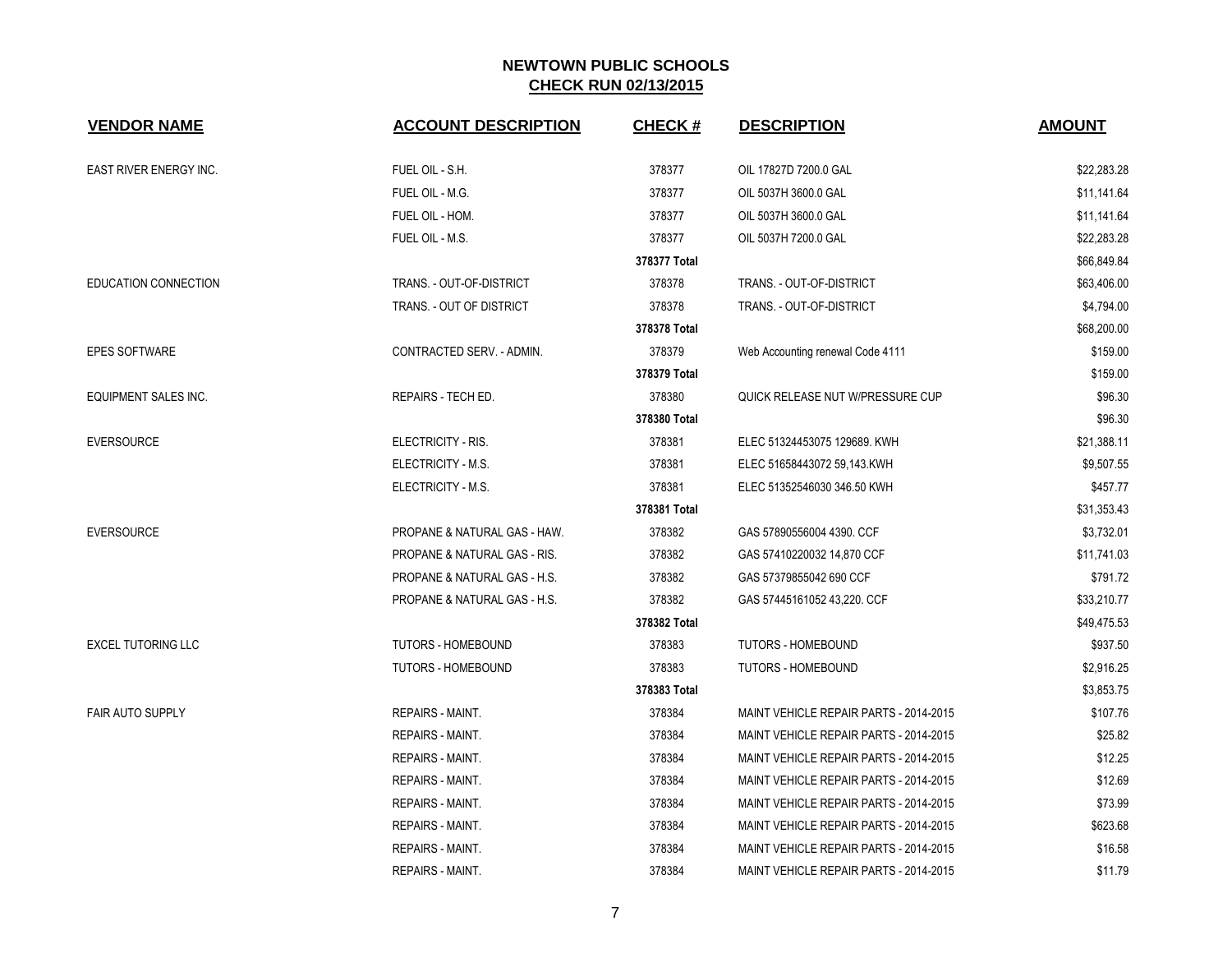| <b>VENDOR NAME</b>            | <b>ACCOUNT DESCRIPTION</b>           | <b>CHECK#</b> | <b>DESCRIPTION</b>                         | <b>AMOUNT</b> |
|-------------------------------|--------------------------------------|---------------|--------------------------------------------|---------------|
| <b>FAIR AUTO SUPPLY</b>       | REPAIRS - MAINT.                     | 378384        | MAINT VEHICLE REPAIR PARTS - 2014-2015     | (\$77.49)     |
|                               | REPAIRS - MAINT.                     | 378384        | MAINT VEHICLE REPAIR PARTS - 2014-2015     | \$15.99       |
|                               | REPAIRS - MAINT.                     | 378384        | MAINT VEHICLE REPAIR PARTS - 2014-2015     | \$132.70      |
|                               | <b>REPAIRS - MAINT.</b>              | 378384        | MAINT VEHICLE REPAIR PARTS - 2014-2015     | \$41.97       |
|                               | <b>REPAIRS - MAINT.</b>              | 378384        | MAINT VEHICLE REPAIR PARTS - 2014-2015     | \$149.47      |
|                               | REPAIRS - MAINT.                     | 378384        | MAINT VEHICLE REPAIR PARTS - 2014-2015     | \$142.93      |
|                               | REPAIRS - MAINT.                     | 378384        | MAINT VEHICLE REPAIR PARTS - 2014-2015     | (\$24.97)     |
|                               |                                      | 378384 Total  |                                            | \$1,265.16    |
| <b>FEDEX</b>                  | POSTAGE - BUS. SERV.                 | 378385        | FEDEX GROUND SERV.                         | \$49.47       |
|                               | <b>INSTR. SUPPLIES - SPORTS</b>      | 378385        | <b>TRACK MEET</b>                          | \$24.98       |
|                               | <b>INSTR. SUPPLIES - MATH</b>        | 378385        | FEDEX PICK UP - RETURNED BROKEN DOC CAM    | \$11.79       |
|                               |                                      | 378385 Total  |                                            | \$86.24       |
| KATHLEEN FERGUSON             | INSTR. SUPPLIES - WORLD LANG.        | 378386        | STIPEND FOR CHINESE GUEST TEACHER          | \$150.00      |
|                               | <b>INSTR. SUPPLIES - WORLD LANG.</b> | 378386        | STIPEND FOR CHINESE GUEST TEACHERNOV 2014  | \$150.00      |
|                               |                                      | 378386 Total  |                                            | \$300.00      |
| FOLLETT SCHOOL SOLUTIONS INC. | <b>TEXTBOOKS - ENGLISH</b>           | 378387        | CM CV40469 01 001                          | (\$11.42)     |
|                               | TEXTBOOKS - SOC. STUDIES             | 378387        | LANA 2011 LANAHAN READINGS IN THE AMERICAN | \$791.00      |
|                               |                                      | 378387 Total  |                                            | \$779.58      |
| FOLLETT SCHOOL SOLUTIONS INC. | <b>TEXTBOOKS - ENGLISH</b>           | 378388        | CATCHER IN THE RYE FOLLETT BOUND           | \$559.20      |
|                               | <b>TEXTBOOKS - ENGLISH</b>           | 378388        | <b>GREAT GATSBY FOLLETT BOUND QUOTE</b>    | \$871.20      |
|                               |                                      | 378388 Total  |                                            | \$1,430.40    |
| FOLLETT SCHOOL SOLUTIONS INC. | <b>TEXTBOOKS - CLASSROOM</b>         | 378389        | First and Second Grade Mentor Texts,       | \$115.46      |
|                               |                                      | 378389 Total  |                                            | \$115.46      |
| LORRAINE D. FOSTER DAY SCHOOL | TUITION - OUT-OF-DISTRICT            | 378390        | TUITION - OUT-OF-DISTRICT                  | \$5,092.50    |
|                               |                                      | 378390 Total  |                                            | \$5,092.50    |
| THE FOUNDATION SCHOOL         | TUITION - OUT-OF-DISTRICT            | 378391        | TUITION - OUT-OF-DISTRICT                  | \$25,200.00   |
|                               |                                      | 378391 Total  |                                            | \$25,200.00   |
| <b>FRONTIER</b>               | <b>TELEPHONE &amp; CABLE</b>         | 378392        | <b>SERVICES 2014/15</b>                    | \$61.94       |
|                               |                                      | 378392 Total  |                                            | \$61.94       |
| <b>G-SPORTS WRESTLING</b>     | <b>INSTR. SUPPLIES - SPORTS</b>      | 378393        | SCOREBOOK- KEN CLEAN DISINFECTANT          | \$184.90      |
|                               |                                      | 378393 Total  |                                            | \$184.90      |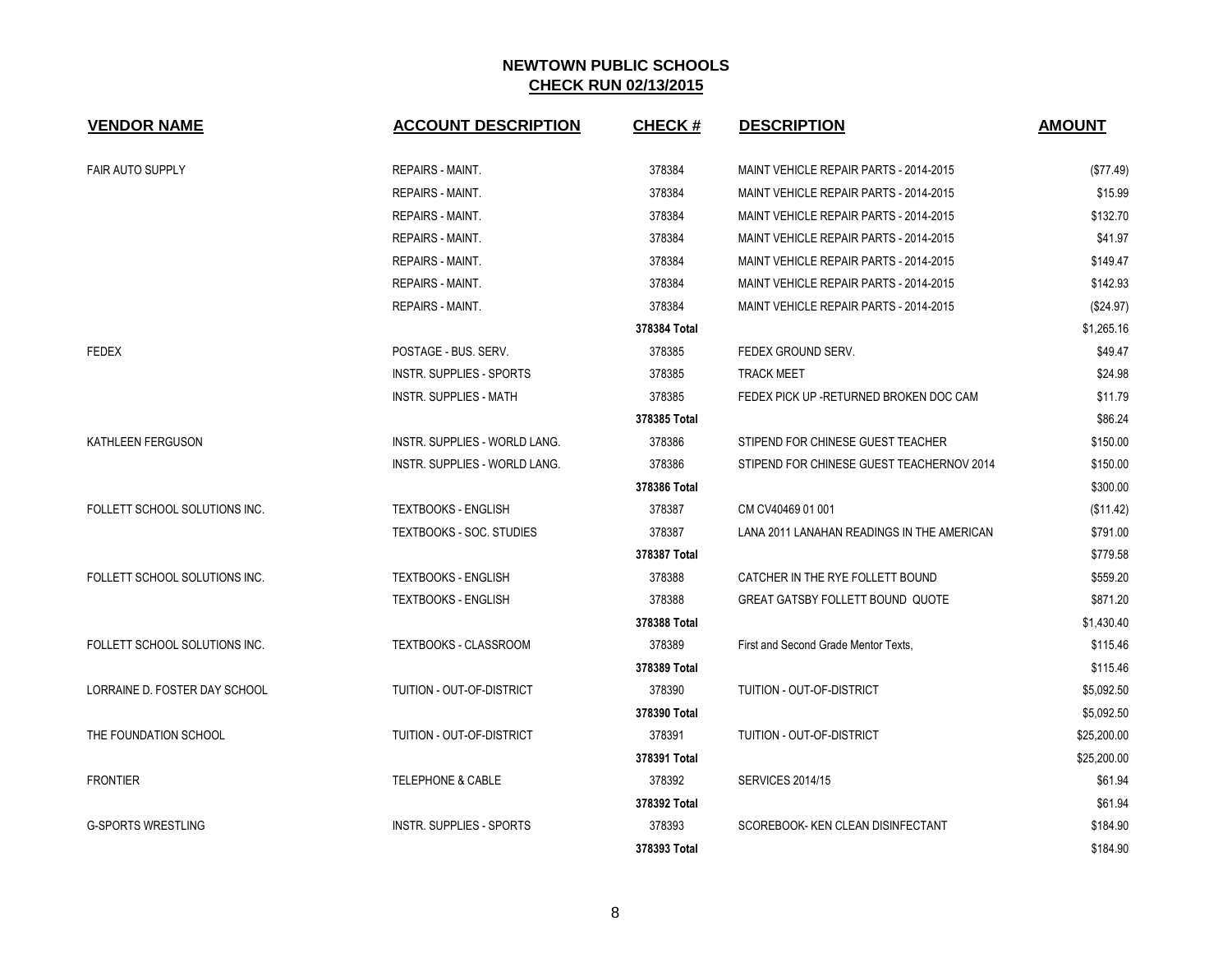| <b>VENDOR NAME</b>                     | <b>ACCOUNT DESCRIPTION</b>         | <b>CHECK#</b> | <b>DESCRIPTION</b>                               | <b>AMOUNT</b> |
|----------------------------------------|------------------------------------|---------------|--------------------------------------------------|---------------|
| <b>BARBARA GASPARINE</b>               | STAFF TRAVEL - ADMIN.              | 378394        | TRAVEL JULY - DEC 2014                           | \$160.06      |
|                                        |                                    | 378394 Total  |                                                  | \$160.06      |
| DR. LINDA A. GEJDA                     | STAFF TRAVEL - SUPER.              | 378395        | FEB 2015 MONTHLY EXPENSE & TRAVEL                | \$300.00      |
|                                        |                                    | 378395 Total  |                                                  | \$300.00      |
| DR. JOHN GELINAS                       | PROF. SERV. - PSYCH/MED. EVAL.     | 378396        | PROF. SERV. - PSYCH/MED. EVAL.                   | \$3,150.00    |
|                                        |                                    | 378396 Total  |                                                  | \$3,150.00    |
| <b>GOPHER</b>                          | INSTR. SUPPLIES - P.E.             | 378397        | HOCKEY SET- HOCKEY BALLS - ROPE                  | \$1,072.02    |
|                                        |                                    | 378397 Total  |                                                  | \$1,072.02    |
| HANDS-ON TASKS INC.                    | INSTR. SUPPLIES - SP. ED. PREK-8   | 378398        | PRE-VOCATIONAL SKILLS TASK SET SERIES            | \$1,498.20    |
|                                        | INSTR. SUPPLIES - SP. ED. PREK-8   | 378398        | SHIPPING AND HANDLING                            | \$224.73      |
|                                        |                                    | 378398 Total  |                                                  | \$1,722.93    |
| HAWTHORNE EDUCATIONAL SERV.            | <b>INSTR. SUPPLIES - PSYCH.</b>    | 378399        | PLEASE ORDER AS PER ATTACHED ADDES-4             | \$176.00      |
|                                        |                                    | 378399 Total  |                                                  | \$176.00      |
| HUGH'S MECHANICAL EQUIPMENT LLC        | PROF. SERV. - B. & G.              | 378400        | MONTHLY UNDERGROUND TANK INSPECTIONS             | \$1,350.00    |
|                                        |                                    | 378400 Total  |                                                  | \$1,350.00    |
| INDUSTRIAL APPRAISAL COMPANY           | PROF. SERV. - BUS. SERV            | 378401        | PROF SERV INSURABLE VALUES                       | \$800.00      |
|                                        |                                    | 378401 Total  |                                                  | \$800.00      |
| THE INSTITUTE OF PROFESSIONAL PRACTICE | PROF. SERV. - PSYCH/MED. EVAL.     | 378402        | PROF. SERV. - PSYCH/MED. EVAL.                   | \$9,300.00    |
|                                        |                                    | 378402 Total  |                                                  | \$9,300.00    |
| INTERNATIONAL FUN-SHOP                 | <b>INSTR. SUPPLIES - MUSIC</b>     | 378403        | THEATER MAKE UPS-                                | \$471.66      |
|                                        |                                    | 378403 Total  |                                                  | \$471.66      |
| <b>ITSAVVY LLC</b>                     | <b>INSTR. SUPPLIES - CLASSROOM</b> | 378404        | Laser Jet Toner Cartridges for multiple printers | \$69.05       |
|                                        | INSTR. SUPPLIES - COMPUTER ED.     | 378404        | Replacement bulb for 450W Free shipping.         | \$132.77      |
|                                        | INSTR. SUPPLIES - HEALTH ED        | 378404        | Replacement projector bulb for 450W              | \$132.77      |
|                                        | <b>INSTR. SUPPLIES - MATH</b>      | 378404        | Replacement projector bulb for 450W              | \$132.77      |
|                                        |                                    | 378404 Total  |                                                  | \$467.36      |
| <b>LISA JOHNS</b>                      | STAFF TRAVEL - INFO. TECH.         | 378405        | TRAVEL JAN 2015                                  | \$23.00       |
|                                        | STAFF TRAVEL - INFO. TECH.         | 378405        | TRAVEL IPV6 SEMINAR                              | \$60.72       |
|                                        |                                    | 378405 Total  |                                                  | \$83.72       |
| KIDS LANGUAGE CENTER                   | PROF. SERV. - SP/HEAR.             | 378406        | PROF. SERV. - SP/HEAR.                           | \$1,000.00    |
|                                        |                                    | 378406 Total  |                                                  | \$1,000.00    |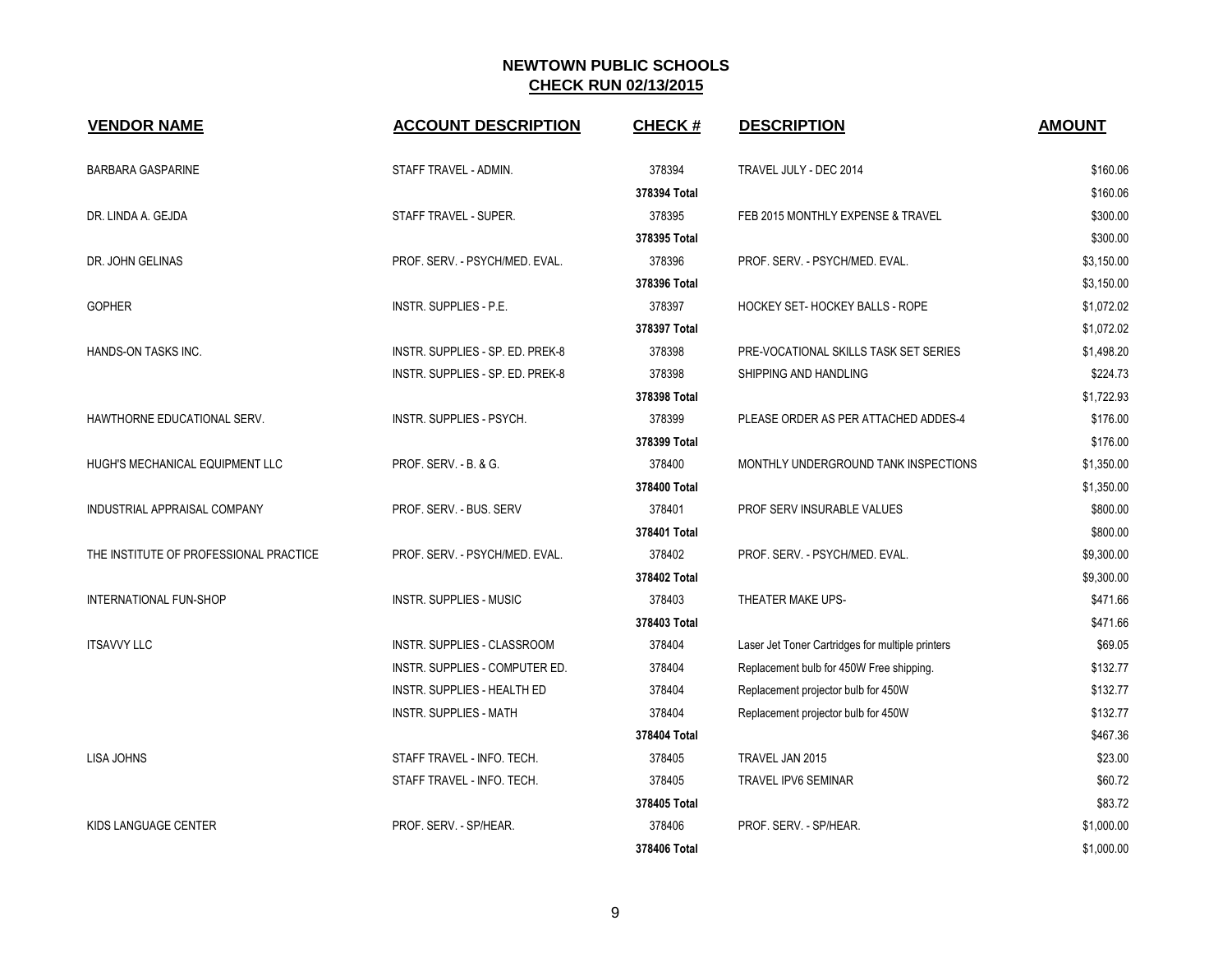| <b>VENDOR NAME</b>          | <b>ACCOUNT DESCRIPTION</b>        | <b>CHECK#</b> | <b>DESCRIPTION</b>                                | <b>AMOUNT</b> |
|-----------------------------|-----------------------------------|---------------|---------------------------------------------------|---------------|
| PAULA KNIGHT                | CONTRACTED SERV. - STAFF DEVELOP. | 378407        | Gifted and Talented Consulting Dec. 2014          | \$275.00      |
|                             |                                   | 378407 Total  |                                                   | \$275.00      |
| PAM KOHN                    | STAFF TRAIN. - READING            | 378408        | <b>WS SUPPLIES</b>                                | \$40.76       |
|                             | <b>TEXTBOOKS - READING</b>        | 378408        | <b>STUDENT BOOKS</b>                              | \$350.43      |
|                             |                                   | 378408 Total  |                                                   | \$391.19      |
| <b>KURTZ BROS</b>           | <b>INSTR. SUPPLIES - ART</b>      | 378409        | BLACK- BLUE-GOLD-ORANGE-RED- VIOLET- INK          | \$29.76       |
|                             | <b>INSTR. SUPPLIES - ART</b>      | 378409        | BLACK- BLUE-GOLD-ORANGE-RED- VIOLET- INK          | \$29.76       |
|                             |                                   | 378409 Total  |                                                   | \$59.52       |
| LEAHY'S FUELS INC.          | PROPANE & NATURAL GAS - H.S.      | 378410        | <b>PROPANE 97208G 474.4 UNITS</b>                 | \$801.74      |
|                             |                                   | 378410 Total  |                                                   | \$801.74      |
| <b>LEARNING A-Z</b>         | INSTR. SUPPLIES - CLASSROOM       | 378411        | Raz-Kids.com, One year membership, one class      | \$99.95       |
|                             |                                   | 378411 Total  |                                                   | \$99.95       |
| DR. ANA PAULA MACHADO       | MEDICAL ADVISOR - HEALTH ADMIN    | 378412        | <b>MEDICAL DIRECTOR FEB 2015</b>                  | \$833.33      |
|                             |                                   | 378412 Total  |                                                   | \$833.33      |
| MAHARD'S PIANO SERVICE, LLC | <b>REPAIRS - MUSIC</b>            | 378413        | PIANO TUNNING                                     | \$175.00      |
|                             | <b>REPAIRS - MUSIC</b>            | 378413        | PIANO TUNNING                                     | \$350.00      |
|                             | <b>REPAIRS - MUSIC</b>            | 378413        | PIANO TUNNING                                     | \$175.00      |
|                             | <b>REPAIRS - MUSIC</b>            | 378413        | <b>PIANO TUNNING</b>                              | \$135.00      |
|                             | <b>REPAIRS - MUSIC</b>            | 378413        | Pearl River Piano UP 180D3, Serial #891308 tuning | \$95.00       |
|                             |                                   | 378413 Total  |                                                   | \$930.00      |
| W.B. MASON., INC.           | OFF. SUPPLIES - BUS. SERV.        | 378414        | <b>SUPPLIES 2014/15</b>                           | (\$60.00)     |
|                             | OFF. SUPPLIES - BUS. SERV.        | 378414        | <b>SUPPLIES 2014/15</b>                           | \$33.87       |
|                             | OFF. SUPPLIES - BUS. SERV.        | 378414        | <b>SUPPLIES 2014/15</b>                           | \$121.96      |
|                             | INSTR. SUPPLIES - PSYCH.          | 378414        | STEELMASTER LITERATURE SORTER                     | (\$120.00)    |
|                             | <b>INSTR. SUPPLIES - PSYCH.</b>   | 378414        | STEELMASTER LITERATURE SORTER                     | \$120.00      |
|                             | <b>INSTR. SUPPLIES - ENGLISH</b>  | 378414        | AVE47964 RED REPORT COVER WITH TANG CLIP          | \$119.12      |
|                             | <b>INSTR. SUPPLIES - ENGLISH</b>  | 378414        | AVE47960 BLACK REPORT COVERS WITH TANGS           | \$59.56       |
|                             | INSTR. SUPPLIES - CLASSROOM       | 378414        | Assorted Copy paper for two copiers               | \$215.00      |
|                             | INSTR. SUPPLIES - CLASSROOM       | 378414        | Assorted Copy paper for two copiers               | \$2,427.00    |
|                             | INSTR. SUPPLIES - GUIDANCE        | 378414        | HEWCC531A (HP) 304A - Cyan                        | \$253.98      |
|                             | <b>INSTR. SUPPLIES - GUIDANCE</b> | 378414        | HEWCC532A (HP) 304A - Yellow                      | \$245.98      |
|                             | INSTR. SUPPLIES - GUIDANCE        | 378414        | HEWCC533A (HP) 304A - Magenta                     | \$253.98      |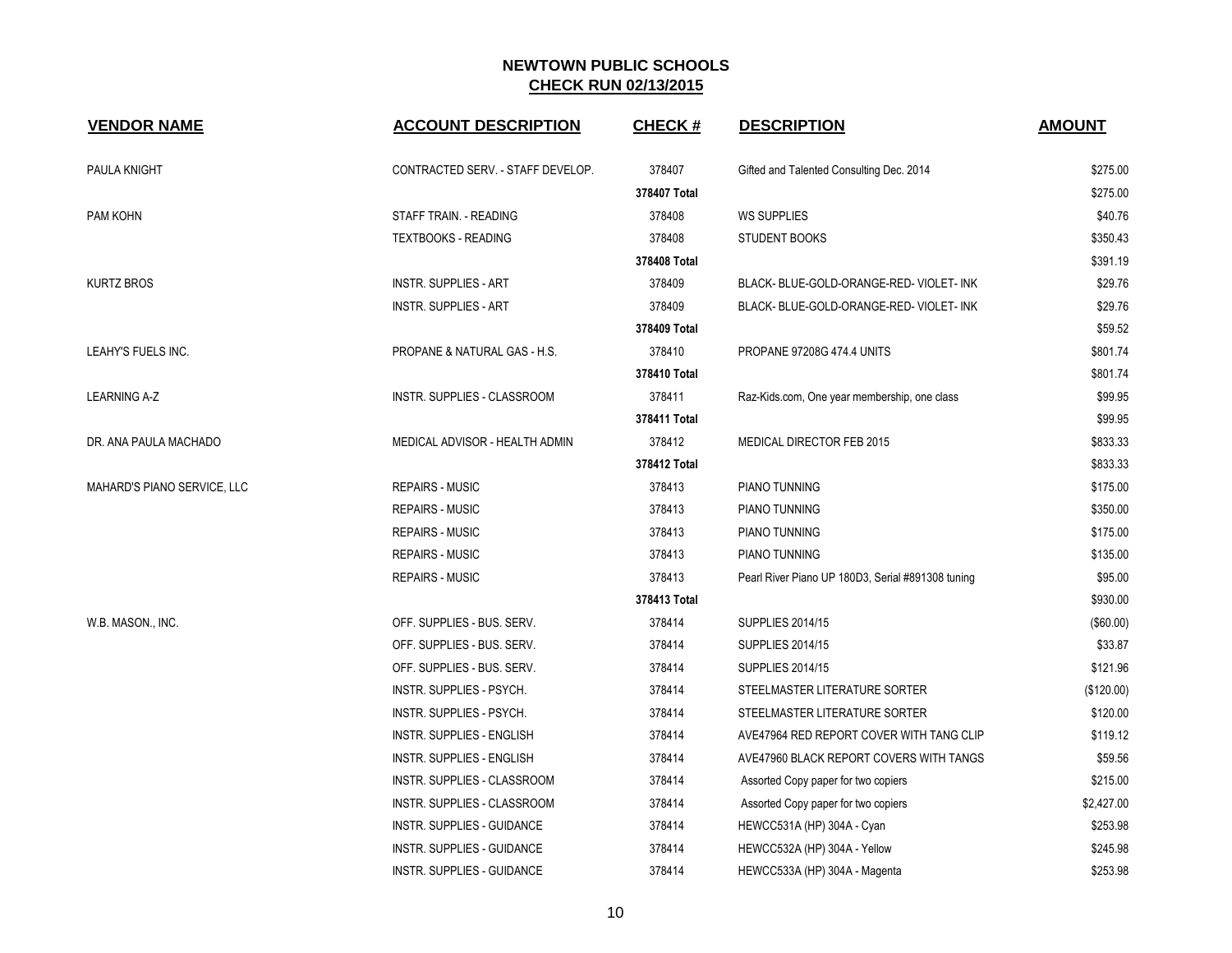| <b>VENDOR NAME</b>        | <b>ACCOUNT DESCRIPTION</b>       | <b>CHECK#</b> | <b>DESCRIPTION</b>                                | <b>AMOUNT</b> |
|---------------------------|----------------------------------|---------------|---------------------------------------------------|---------------|
| W.B. MASON., INC.         | INSTR. SUPPLIES - GUIDANCE       | 378414        | HEWCC530A (HP) 304A - Black                       | \$374.97      |
|                           | <b>INSTR. SUPPLIES - SCIENCE</b> | 378414        | AVE2922 AVERY SECURE TOP HANGING-STYLE BADGE      | (\$43.51)     |
|                           | <b>INSTR. SUPPLIES - SCIENCE</b> | 378414        | AVE2922 AVERY SECURE TOP HANGING-STYLE BADGE      | \$43.51       |
|                           | <b>INSTR. SUPPLIES - SCIENCE</b> | 378414        | WEL34400 WELCH S 100% ORANGE JUICE 10 OZ          | \$239.88      |
|                           | <b>INSTR. SUPPLIES - SCIENCE</b> | 378414        | AVE2922 AVERY SECURE TOP HANGING-STYLE BADGE      | \$43.51       |
|                           | <b>INSTR. SUPPLIES - SCIENCE</b> | 378414        | BLZ16924 BLIZZARD SPRING WATER 16.9 OZ            | \$167.58      |
|                           | <b>INSTR. SUPPLIES - SCIENCE</b> | 378414        | WEL34400 WELCH S 100% ORANGE JUICE 10 OZ          | \$119.94      |
|                           | INSTR. SUPPLIES - CLASSROOM      | 378414        | Pencils, Dixon DIX13882, CREC price               | \$280.00      |
|                           | INSTR. SUPPLIES - CLASSROOM      | 378414        | LAG-TXLL101 GYM WIPE REFILL PACKS                 | \$270.98      |
|                           | OFF. SUPPLIES - PUPIL SERV.      | 378414        | DYM30252 LABELS                                   | \$110.36      |
|                           | OFF. SUPPLIES - ADMIN.           | 378414        | Toners-HEW-CB436A for office printers.            | \$319.96      |
|                           |                                  | 378414 Total  |                                                   | \$5,597.63    |
| CATHERINE MAZZARIELLO     | OFF. SUPPLIES - ADMIN.           | 378415        | <b>Consultant Services</b>                        | \$400.00      |
|                           |                                  | 378415 Total  |                                                   | \$400.00      |
| <b>TIM MCGUIRE</b>        | INSTR. SUPPLIES - COMPUTER ED.   | 378416        | <b>WE VIDEO</b>                                   | \$149.00      |
|                           |                                  | 378416 Total  |                                                   | \$149.00      |
| MELIORA ACADEMY INC.      | TUITION - OUT-OF-DISTRICT        | 378417        | TUITION - OUT-OF-DISTRICT                         | \$15,015.00   |
|                           |                                  | 378417 Total  |                                                   | \$15,015.00   |
| MOBILE MINI, INC.         | <b>EQUIP RENTAL - B&amp;G</b>    | 378418        | STORAGE CONTAINER RENTAL E726 - 2014-2015         | \$75.00       |
|                           |                                  | 378418 Total  |                                                   | \$75.00       |
| MODERN SCHOOL SUPPLIES    | INSTR. SUPPLIES - TECH ED.       | 378419        | <b>BOW COMPASS- ARCHITECT SCALE- LEAD POINTER</b> | \$59.90       |
|                           | INSTR. SUPPLIES - TECH ED.       | 378419        | BOW COMPASS- ARCHITECT SCALE- LEAD POINTER        | \$289.28      |
|                           |                                  | 378419 Total  |                                                   | \$349.18      |
| MUSIC & ARTS CENTER, INC. | <b>REPAIRS - MUSIC</b>           | 378420        | Set up for instrument repair throughout the year. | \$160.00      |
|                           | <b>REPAIRS - MUSIC</b>           | 378420        | Set up for instrument repair throughout the year. | \$205.73      |
|                           | <b>REPAIRS - MUSIC</b>           | 378420        | Set up for instrument repair throughout the year. | \$75.99       |
|                           | <b>REPAIRS - MUSIC</b>           | 378420        | Set up for instrument repair throughout the year. | \$70.00       |
|                           | <b>INSTR. SUPPLIES - MUSIC</b>   | 378420        | For Band supplies throughout the year             | \$31.80       |
|                           |                                  | 378420 Total  |                                                   | \$543.52      |
| TIMOTHY NAPOLITANO        | STAFF TRAVEL - ADMIN.            | 378421        | <b>TRAVEL AP STUDY GROUP TRI-STATE</b>            | \$61.87       |
|                           |                                  | 378421 Total  |                                                   | \$61.87       |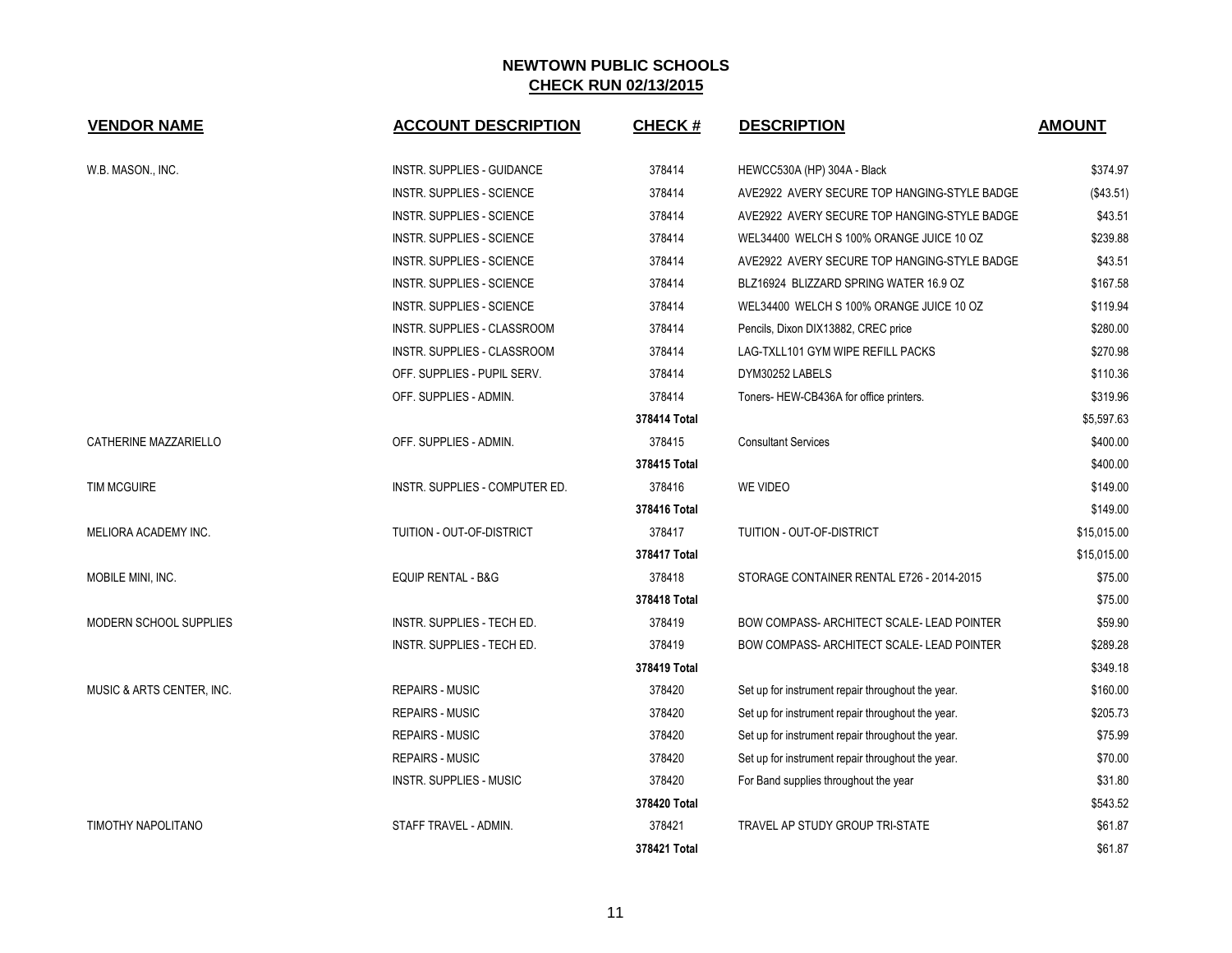| <b>VENDOR NAME</b>                       | <b>ACCOUNT DESCRIPTION</b>         | <b>CHECK#</b> | <b>DESCRIPTION</b>                                  | <b>AMOUNT</b> |
|------------------------------------------|------------------------------------|---------------|-----------------------------------------------------|---------------|
| NATIONAL ASSOCICTION FOR GIFTED CHILDREN | STAFF TRAIN. - STAFF DEVELOP.      | 378422        | <b>NAGC Convention Registration</b>                 | \$538.00      |
|                                          | STAFF TRAIN. - STAFF DEVELOP.      | 378422        | <b>NAGC Convention Registration</b>                 | \$538.00      |
|                                          |                                    | 378422 Total  |                                                     | \$1,076.00    |
| <b>NCS PEARSON INC.</b>                  | <b>INSTR. SUPPLIES - GIFTED</b>    | 378423        | PACKAGE B INCLUDES CD                               | \$2,059.00    |
|                                          | <b>INSTR. SUPPLIES - GIFTED</b>    | 378423        | RECORD/LABEL                                        | \$348.00      |
|                                          | <b>INSTR. SUPPLIES - GIFTED</b>    | 378423        | SHIPPING AND HANDLING                               | \$204.60      |
|                                          | INSTR. SUPPLIES - SP. ED. PREK-8   | 378423        | PLEASE ORDER AS PER ATTACHED ORDER FORM             | \$1,070.90    |
|                                          | INSTR. SUPPLIES - SP. ED. PREK-8   | 378423        | SHIPPING AS PER ATTACHED                            | \$53.55       |
|                                          | INSTR. SUPPLIES - SP. ED. PREK-8   | 378423        | WIAT-111 RECORD FORMS 015898482X                    | \$79.45       |
|                                          | INSTR. SUPPLIES - SP. ED. PREK-8   | 378423        | WIAT111 COMBO 0158984846                            | \$266.50      |
|                                          | INSTR. SUPPLIES - SP. ED. PREK-8   | 378423        | <b>SHIPPING</b>                                     | \$20.76       |
|                                          |                                    | 378423 Total  |                                                     | \$4,102.76    |
| <b>NCSM</b>                              | MEMBERSHIPS - CLASSROOM            | 378424        | Membership                                          | \$85.00       |
|                                          |                                    | 378424 Total  |                                                     | \$85.00       |
| <b>NCTM</b>                              | MEMBERSHIPS - CLASSROOM            | 378425        | Membership                                          | \$87.00       |
|                                          |                                    | 378425 Total  |                                                     | \$87.00       |
| THE NEAT CENTER AT OAK HILL              | STAFF TRAIN - PUPIL SERV.          | 378426        | TO ATTEND DYSLEXIA 101, MARCH 31, 2015 9-3:30       | \$170.00      |
|                                          |                                    | 378426 Total  |                                                     | \$170.00      |
| NEW ENGLAND FITNESS DISTRIBUTORS INC.    | REPAIRS - P.E.                     | 378427        | MAINTENANCE CONTRACT                                | \$627.50      |
|                                          |                                    | 378427 Total  |                                                     | \$627.50      |
| NEWTOWN BOARD OF EDUCATION               | MEDICAL INS. PREMIUMS              | 378428        | LONG TERM DISABILITY                                | \$1,907.65    |
|                                          | <b>ADMINISTRATION FEES</b>         | 378428        | DENTAL ADMINISTRATION                               | \$2,755.00    |
|                                          | ADMINISTRATION FEES                | 378428        | COBRA ADMIN FEE FEB 2015                            | \$300.00      |
|                                          | <b>ADMINISTRATION FEES</b>         | 378428        | RETIREE ADMIN FEE JAN 2015                          | \$220.00      |
|                                          | LIFE INSURANCE                     | 378428        | <b>AD&amp;D PREMIUM</b>                             | \$1,169.06    |
|                                          | LIFE INSURANCE                     | 378428        | <b>LIFE PREMIUM</b>                                 | \$5,845.30    |
|                                          |                                    | 378428 Total  |                                                     | \$12,197.01   |
| NEWTOWN CULINARY                         | <b>CONTRACTED SERV. - GUIDANCE</b> | 378429        | Brownies for Scholarship Seminar - January 21, 2015 | \$100.00      |
|                                          | <b>INSTR. SUPPLIES - ENGLISH</b>   | 378429        | LUNCH FOR POETRY OUT LOUD JUDGES 1/23/15            | \$100.00      |
|                                          |                                    | 378429 Total  |                                                     | \$200.00      |
| NEWTOWN FLORIST OF CT, LLC               | CONTRACTED SERV. - B.O.E.          | 378430        | DISH GARDEN 01/13/15                                | \$85.00       |
|                                          |                                    | 378430 Total  |                                                     | \$85.00       |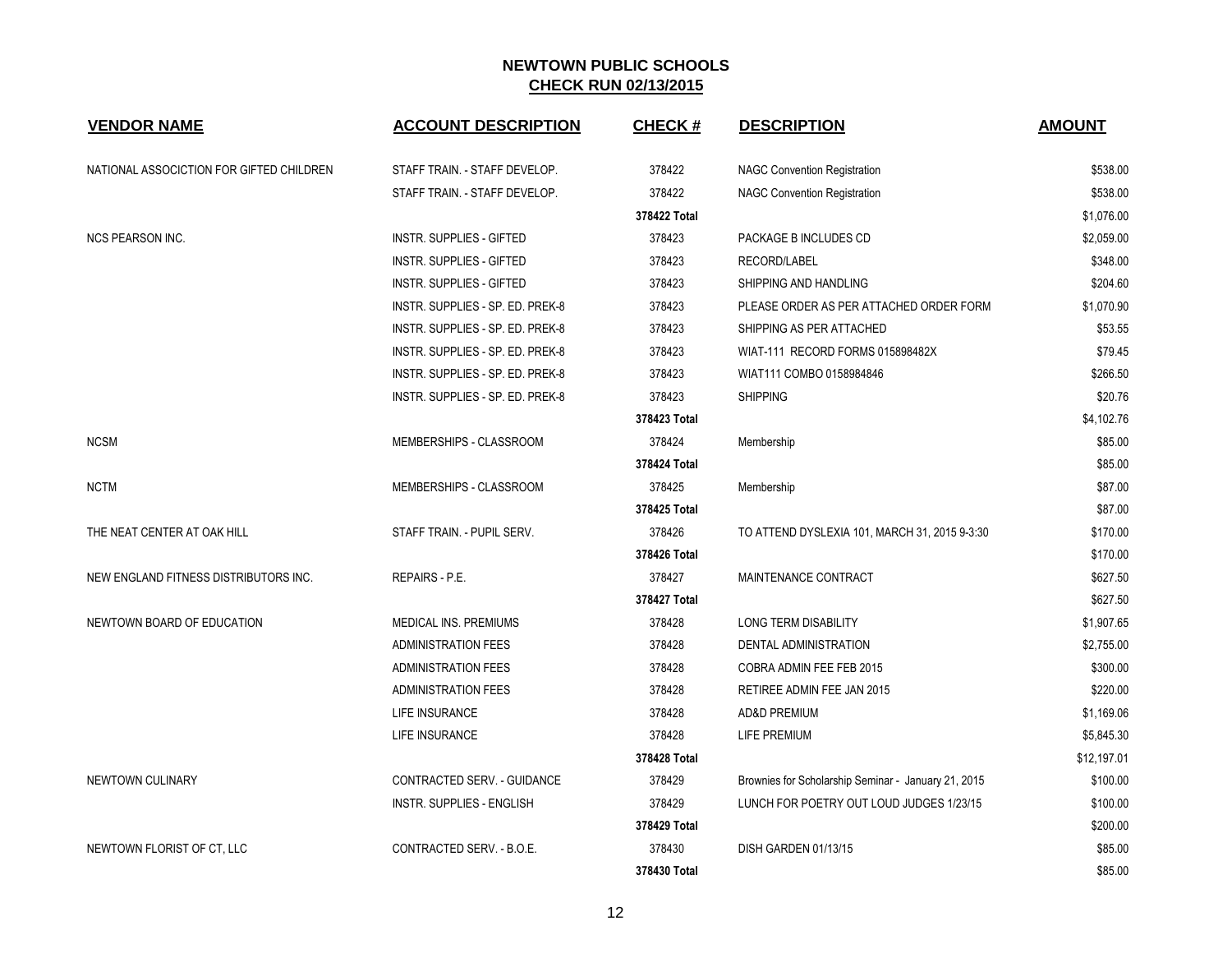| <b>VENDOR NAME</b>                | <b>ACCOUNT DESCRIPTION</b>       | <b>CHECK#</b> | <b>DESCRIPTION</b>                                         | <b>AMOUNT</b> |
|-----------------------------------|----------------------------------|---------------|------------------------------------------------------------|---------------|
| <b>NEWTOWN GRAPHICS</b>           | PRINTING - GUIDANCE              | 378431        | 80 Guidance pads NO SHIPPING                               | \$40.00       |
|                                   |                                  | 378431 Total  |                                                            | \$40.00       |
| NEWTOWN HARDWARE                  | <b>B&amp;G SUPPLIES - MAINT.</b> | 378432        | MAINTENANCE SUPPLIES 2014-2015                             | \$14.36       |
|                                   | <b>B&amp;G SUPPLIES - MAINT.</b> | 378432        | MAINTENANCE SUPPLIES 2014-2015                             | \$4.12        |
|                                   | <b>B&amp;G SUPPLIES - MAINT.</b> | 378432        | MAINTENANCE SUPPLIES 2014-2015                             | \$10.42       |
|                                   | <b>B&amp;G SUPPLIES - MAINT.</b> | 378432        | MAINTENANCE SUPPLIES 2014-2015                             | \$33.48       |
|                                   | <b>B&amp;G SUPPLIES - MAINT.</b> | 378432        | MAINTENANCE SUPPLIES 2014-2015                             | \$8.61        |
|                                   | <b>B&amp;G SUPPLIES - MAINT.</b> | 378432        | MAINTENANCE SUPPLIES 2014-2015                             | \$35.93       |
|                                   | <b>B&amp;G SUPPLIES - MAINT.</b> | 378432        | MAINTENANCE SUPPLIES 2014-2015                             | \$3.96        |
|                                   | <b>B&amp;G SUPPLIES - MAINT.</b> | 378432        | MAINTENANCE SUPPLIES 2014-2015                             | \$31.62       |
|                                   | <b>B&amp;G SUPPLIES - MAINT.</b> | 378432        | MAINTENANCE SUPPLIES 2014-2015                             | \$0.52        |
|                                   | <b>B&amp;G SUPPLIES - MAINT.</b> | 378432        | MAINTENANCE SUPPLIES 2014-2015                             | \$17.96       |
|                                   | <b>B&amp;G SUPPLIES - MAINT.</b> | 378432        | MAINTENANCE SUPPLIES 2014-2015                             | \$14.39       |
|                                   | <b>B&amp;G SUPPLIES - MAINT.</b> | 378432        | MAINTENANCE SUPPLIES 2014-2015                             | \$90.22       |
|                                   | <b>B&amp;G SUPPLIES - MAINT.</b> | 378432        | MAINTENANCE SUPPLIES 2014-2015                             | \$2.03        |
|                                   | <b>B&amp;G SUPPLIES - MAINT.</b> | 378432        | MAINTENANCE SUPPLIES 2014-2015                             | \$41.33       |
|                                   | <b>B&amp;G SUPPLIES - MAINT.</b> | 378432        | MAINTENANCE SUPPLIES 2014-2015                             | \$4.28        |
|                                   | <b>B&amp;G SUPPLIES - MAINT.</b> | 378432        | MAINTENANCE SUPPLIES 2014-2015                             | \$22.24       |
|                                   | <b>B&amp;G SUPPLIES - MAINT.</b> | 378432        | MAINTENANCE SUPPLIES 2014-2015                             | \$26.30       |
|                                   |                                  | 378432 Total  |                                                            | \$361.77      |
| NEWTOWN MIDDLE SCHOOL             | CONTRACTED SERV. - SPORTS        | 378433        | payment of umpires and referees during basketball/baseball | \$120.90      |
|                                   |                                  | 378433 Total  |                                                            | \$120.90      |
| NEWTOWN YOUTH AND FAMILY SERVICES | CONTRACTED SERV. - CLASSROOM     | 378434        | <b>HOMEWORK CLUB</b>                                       | \$5,000.00    |
|                                   | PROF. SERV. - SUBSTANCE ABUSE    | 378434        | STUDENT ASSISTANCE COUNSELOR.                              | \$12,054.17   |
|                                   |                                  | 378434 Total  |                                                            | \$17,054.17   |
| <b>NSTA MEMBER SERVICES</b>       | MEMBERSHIPS - CLASSROOM          | 378435        | Membership for math. Science specialist                    | \$75.00       |
|                                   |                                  | 378435 Total  |                                                            | \$75.00       |
| OTIS ELEVATOR COMPANY             | <b>B&amp;G CONTRACTED SERV.</b>  | 378436        | ELEVATOR SVC CONTRACT - HAWL / RIS 2014-2015               | \$267.57      |
|                                   | <b>B&amp;G CONTRACTED SERV.</b>  | 378436        | ELEVATOR SVC CONTRACT - HAWL / RIS 2014-2015               | \$841.14      |
|                                   |                                  | 378436 Total  |                                                            | \$1,108.71    |
| PALMER, BARRY                     | STAFF TRAVEL - SOC. STUDIES      | 378437        | <b>NSSC CONF TRAVEL</b>                                    | \$165.88      |
|                                   |                                  | 378437 Total  |                                                            | \$165.88      |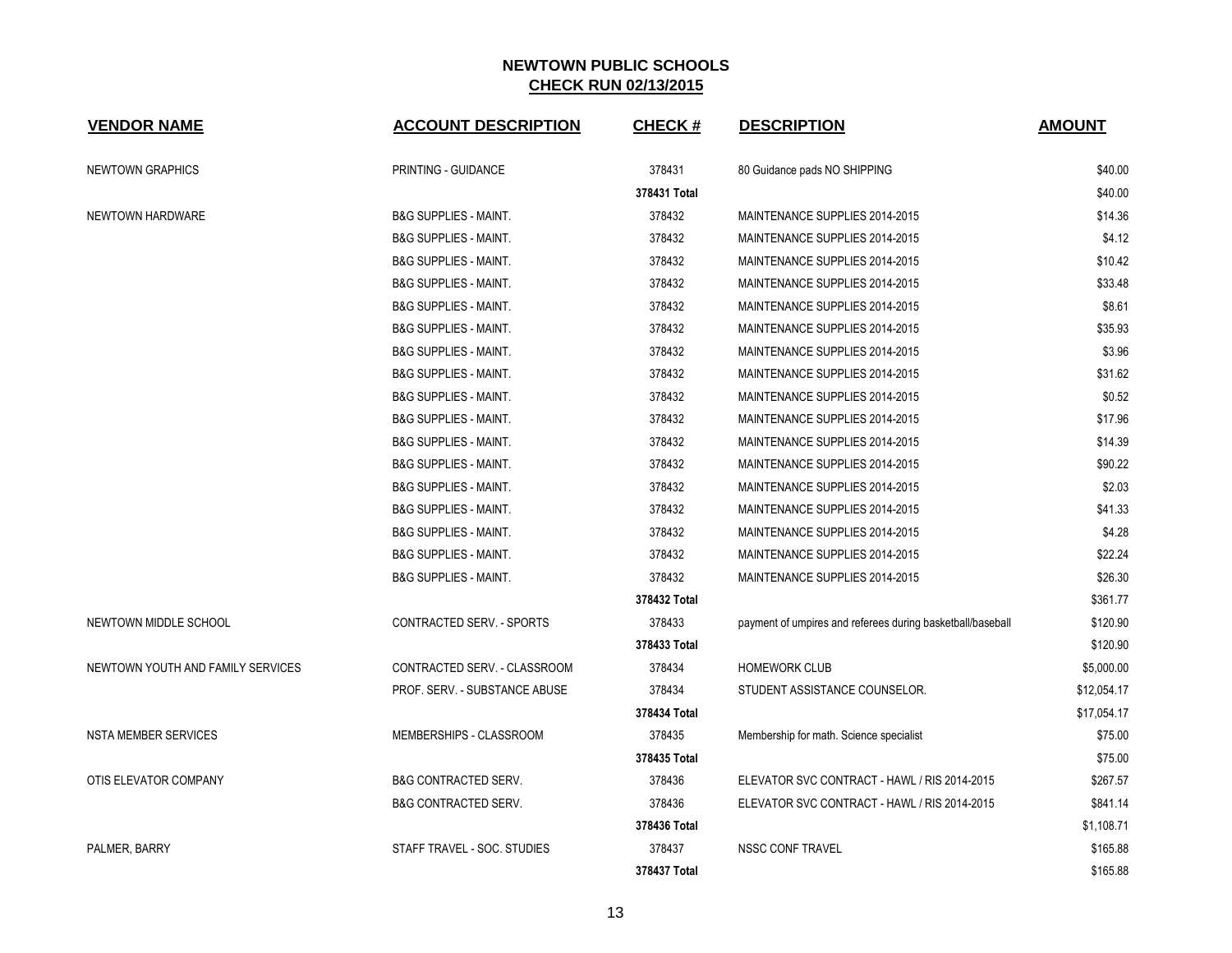| <b>VENDOR NAME</b>               | <b>ACCOUNT DESCRIPTION</b>       | <b>CHECK#</b> | <b>DESCRIPTION</b>                                      | <b>AMOUNT</b> |
|----------------------------------|----------------------------------|---------------|---------------------------------------------------------|---------------|
| PAR INC.                         | INSTR. SUPPLIES - PSYCH.         | 378438        | EDDT SCORE SUMMARY SHEET RO-6010                        | \$75.00       |
|                                  | INSTR. SUPPLIES - PSYCH.         | 378438        | <b>SHIPPING</b>                                         | \$8.00        |
|                                  |                                  | 378438 Total  |                                                         | \$83.00       |
| PCM-G                            | REPAIRS - INFO. TECH.            | 378439        | Seagate Cheetah 15K Hard Drive 300                      | \$185.00      |
|                                  |                                  | 378439 Total  |                                                         | \$185.00      |
| J.W. PEPPER & SON INC.           | INSTR. SUPPLIES - MUSIC          | 378440        | <b>CHORAL MUSIC</b>                                     | \$1.90        |
|                                  | <b>INSTR. SUPPLIES - MUSIC</b>   | 378440        | per attached order                                      | \$159.92      |
|                                  | <b>INSTR. SUPPLIES - MUSIC</b>   | 378440        | shipping & handling                                     | \$14.99       |
|                                  | <b>INSTR. SUPPLIES - MUSIC</b>   | 378440        | per attached order                                      | \$10.00       |
|                                  | <b>INSTR. SUPPLIES - MUSIC</b>   | 378440        | CHORAL MUSIC                                            | \$175.99      |
|                                  | INSTR. SUPPLIES - MUSIC          | 378440        | It s Possible # 10453201                                | \$1.95        |
|                                  | <b>INSTR. SUPPLIES - MUSIC</b>   | 378440        | Best Day of My Life # 10462578                          | \$1.95        |
|                                  | <b>INSTR. SUPPLIES - MUSIC</b>   | 378440        | My Town, My world #3302638                              | \$59.99       |
|                                  | <b>INSTR. SUPPLIES - MUSIC</b>   | 378440        | You ve Got A Friend In Me # 3012218                     | \$26.99       |
|                                  | <b>INSTR. SUPPLIES - MUSIC</b>   | 378440        | You ve Got A Friend in Me # 3012200                     | \$39.00       |
|                                  | INSTR. SUPPLIES - MUSIC          | 378440        | shipping                                                | \$14.99       |
|                                  |                                  | 378440 Total  |                                                         | \$507.67      |
| PERKINS SCHOOL FOR THE BLIND     | TUITION - OUT-OF-DISTRICT        | 378441        | TUITION - OUT-OF-DISTRICT                               | \$21,974.00   |
|                                  |                                  | 378441 Total  |                                                         | \$21,974.00   |
| PETTY CASH                       | POSTAGE - ADMIN.                 | 378442        | PETTY CASH                                              | \$9.24        |
|                                  | INSTR. SUPPLIES - CLASSROOM      | 378442        | PETTY CASH                                              | \$69.22       |
|                                  |                                  | 378442 Total  |                                                         | \$78.46       |
| PETTY CASH SPEC ED REED          | INSTR. SUPPLIES - TRANSITIONAL   | 378443        | PETTY CASH                                              | \$281.64      |
|                                  |                                  | 378443 Total  |                                                         | \$281.64      |
| <b>READ NATURALLY</b>            | INSTR. SUPPLIES - SP. ED. PREK-8 | 378444        | PLEASE ISSUE REPLACEMENT CD AS PER ATTACHED             | \$82.50       |
|                                  |                                  | 378444 Total  |                                                         | \$82.50       |
| THE READING & WRITING PROJECT    | STAFF TRAIN. - STAFF DEVELOP.    | 378445        | Columbia Reading and Writing Project Staff Developers   | \$2,000.00    |
|                                  | STAFF TRAVEL - STAFF DEVELOP.    | 378445        | Two Presenters Five Visits per school 2014-2015         | \$97.10       |
|                                  |                                  | 378445 Total  |                                                         | \$2,097.10    |
| <b>RENAISSANCE LEARNING INC.</b> | CONTRACTED SERV. - LIBRARY       | 378446        | 44 Additional seats for Accelerated Reader---Downloaded | \$140.80      |
|                                  |                                  | 378446 Total  |                                                         | \$140.80      |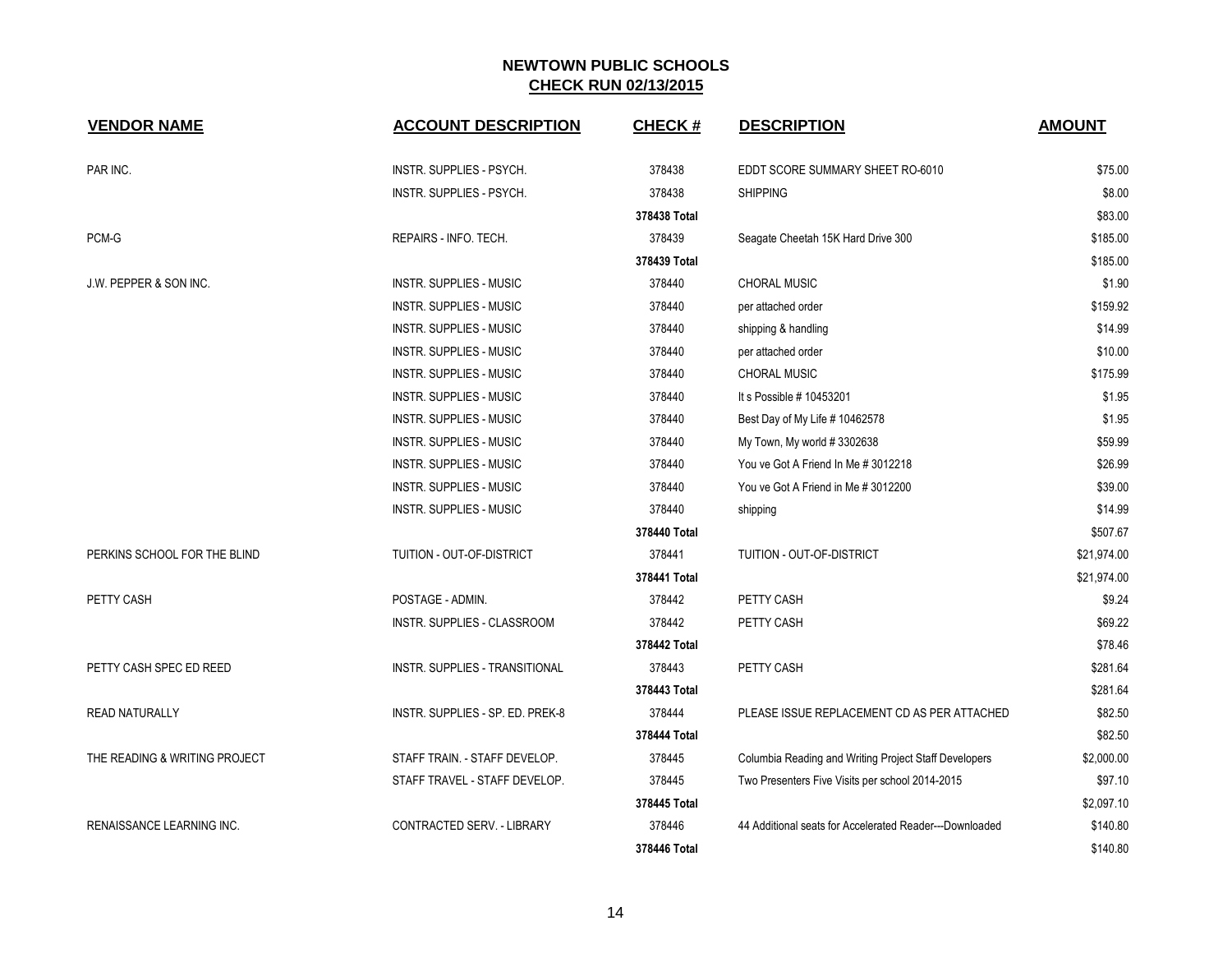| <b>VENDOR NAME</b>                 | <b>ACCOUNT DESCRIPTION</b>          | <b>CHECK#</b> | <b>DESCRIPTION</b>                                    | <b>AMOUNT</b> |
|------------------------------------|-------------------------------------|---------------|-------------------------------------------------------|---------------|
| <b>SACRED HEART UNIVERSITY</b>     | UNIVERSITY INTERNS                  | 378447        | <b>INTERNSHIP PROGRAM JAN 2015</b>                    | \$14,949.00   |
|                                    |                                     | 378447 Total  |                                                       | \$14,949.00   |
| VALERY SALAS-SULLIVAN              | PROF. SERV. - SP/HEAR.              | 378448        | PROF. SERV. - SP/HEAR.                                | \$550.00      |
|                                    |                                     | 378448 Total  |                                                       | \$550.00      |
| <b>NELSON M. SANTOS</b>            | STAFF TRAVEL - INFO. TECH.          | 378449        | TRAVEL JAN 2015                                       | \$66.99       |
|                                    |                                     | 378449 Total  |                                                       | \$66.99       |
| EUGENE SCHANIEL                    | <b>B&amp;G SUPPLIES - CUSTODIAL</b> | 378450        | SHOES (50059)                                         | \$100.00      |
|                                    |                                     | 378450 Total  |                                                       | \$100.00      |
| SCHOOL DATEBOOKS INC.              | PRINTING - ADMIN.                   | 378451        | STUDENT AGENDAS                                       | \$1,509.58    |
|                                    |                                     | 378451 Total  |                                                       | \$1,509.58    |
| <b>SCHOOL SPECIALTY</b>            | INSTR. SUPPLIES - CLASSROOM         | 378452        | Combo lesson book, Item 1473683                       | \$6.00        |
|                                    | INSTR. SUPPLIES - CLASSROOM         | 378452        | Phone Message book, item 075191                       | \$32.10       |
|                                    | INSTR. SUPPLIES - CLASSROOM         | 378452        | Staplers, Item 061188                                 | \$15.72       |
|                                    | INSTR. SUPPLIES - CLASSROOM         | 378452        | Lined chart paper, item 006426                        | \$126.80      |
|                                    | <b>INSTR. SUPPLIES - CLASSROOM</b>  | 378452        | Roll tape for calculator, Item 1121162. FREE SHIPPING | \$6.28        |
|                                    | <b>INSTR. SUPPLIES - CLASSROOM</b>  | 378452        | Velcro Sticky Back Hook Coins 5/8in. Pack of 100      | \$54.84       |
|                                    | INSTR. SUPPLIES - CLASSROOM         | 378452        | Interdepartmental Envelope Box of 100                 | \$40.66       |
|                                    |                                     | 378452 Total  |                                                       | \$282.40      |
| CAROL CARDILLO SKOLAS              | <b>INSTR. SUPPLIES - ART</b>        | 378453        | <b>ART SUPPLIES</b>                                   | \$53.18       |
|                                    |                                     | 378453 Total  |                                                       | \$53.18       |
| SOUTHBURY PRINTING CENTRE, INC.    | OFF. SUPPLIES - BUS. SERV.          | 378454        | NEWTOWN PUBLIC SCHOOLS MAILING LABELS                 | \$75.80       |
|                                    | OFF. SUPPLIES - BUS. SERV.          | 378454        | <b>SHIPPING</b>                                       | \$10.00       |
|                                    | CONTRACTED SERV. - CLASSROOM        | 378454        | Moving up certificates per attached quote.            | \$484.09      |
|                                    | PRINTING - STAFF DEVELOP.           | 378454        | Staff Professional Day Request Forms (500)            | \$199.18      |
|                                    | OFF. SUPPLIES - BUS. SERV.          | 378454        | <b>NPS REGISTRATION FORMS</b>                         | \$99.63       |
|                                    |                                     | 378454 Total  |                                                       | \$868.70      |
| THE SOUTHFIELD CENTER FOR PSY SERV | PROF. SERV. - SP/HEAR.              | 378455        | PROF. SERV. - SP/HEAR.                                | \$2,339.92    |
|                                    |                                     | 378455 Total  |                                                       | \$2,339.92    |
| SPC SCHOOL PUBLICATIONS COMPANY    | PRINTING - ENGLISH                  | 378456        | 40 COPIES HAWKEYE VOL XXV ISSUE                       | \$765.00      |
|                                    |                                     | 378456 Total  |                                                       | \$765.00      |
| ARLENE SPOONFEATHER                | <b>INSTR. SUPPLIES - CLASSROOM</b>  | 378457        | <b>ART SUPPLIES</b>                                   | \$41.93       |
|                                    |                                     | 378457 Total  |                                                       | \$41.93       |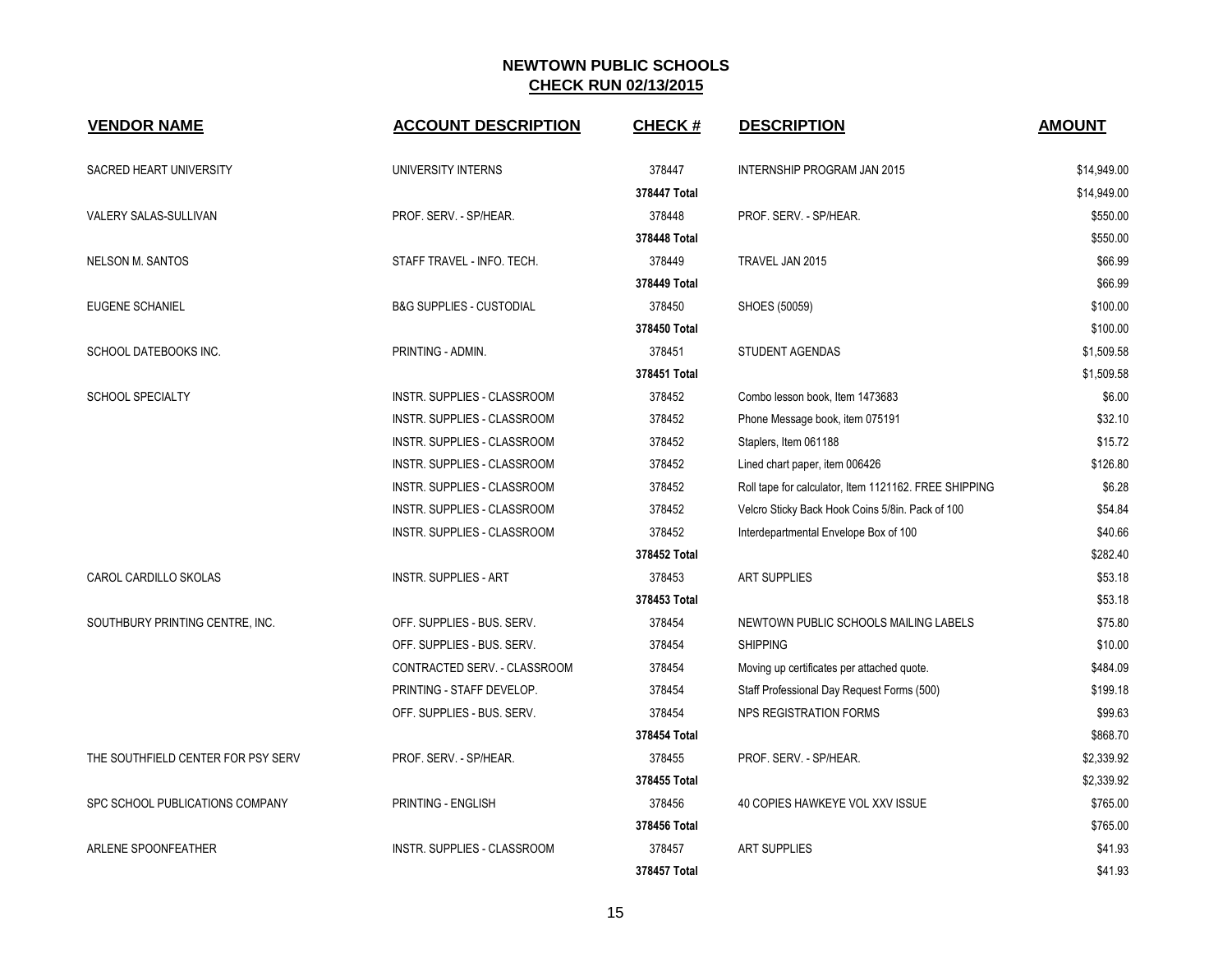| <b>VENDOR NAME</b>         | <b>ACCOUNT DESCRIPTION</b>           | <b>CHECK#</b> | <b>DESCRIPTION</b>                                | <b>AMOUNT</b> |
|----------------------------|--------------------------------------|---------------|---------------------------------------------------|---------------|
| <b>STAPLES CREDIT PLAN</b> | INSTR. SUPPLIES - SOC. STUDIES       | 378458        | SEE ATTACHED                                      | \$1,878.03    |
|                            | INSTR. SUPPLIES - SOC. STUDIES       | 378458        | 2- Scotch Magic 10/pk                             | \$46.49       |
|                            |                                      | 378458 Total  |                                                   | \$1,924.52    |
| STEPNEY HARDWARE INC.      | <b>B&amp;G SUPPLIES - MAINT.</b>     | 378459        | MAINTENANCE SUPPLIES - 2014-2015                  | \$64.97       |
|                            |                                      | 378459 Total  |                                                   | \$64.97       |
| <b>TAYLOR RENTAL</b>       | OTHER SUPPLIES - STAFF DEVELOP.      | 378460        | RACK, GARMENT W/WHEELS                            | \$170.00      |
|                            | OTHER SUPPLIES - STAFF DEVELOP.      | 378460        | <b>HANGER</b>                                     | \$80.00       |
|                            | OTHER SUPPLIES - STAFF DEVELOP.      | 378460        | <b>DAMAGE WAIVER</b>                              | \$25.00       |
|                            | OTHER SUPPLIES - STAFF DEVELOP.      | 378460        | <b>SALES</b>                                      | \$50.00       |
|                            |                                      | 378460 Total  |                                                   | \$325.00      |
| <b>TEACHER'S DISCOVERY</b> | <b>INSTR. SUPPLIES - WORLD LANG.</b> | 378461        | Sampler Spanish sticker pack, Item 1E1794P        | \$9.99        |
|                            | <b>INSTR. SUPPLIES - WORLD LANG.</b> | 378461        | Globe trekker Puerto Rico DVD                     | \$49.90       |
|                            | <b>INSTR. SUPPLIES - WORLD LANG.</b> | 378461        | Ecuador and Galapagos Islands Movie. Item 1V1792P | \$59.90       |
|                            | INSTR. SUPPLIES - WORLD LANG.        | 378461        | 7 Days Mexico travel DVD                          | \$39.90       |
|                            | INSTR. SUPPLIES - CLASSROOM          | 378461        | shipping                                          | \$19.16       |
|                            |                                      | 378461 Total  |                                                   | \$178.85      |
| TESTA REFRIGERATION, LLC   | REPAIRS - CAFETERIA                  | 378462        | <b>REPAIR COMPRESSOR</b>                          | \$367.93      |
|                            | <b>REPAIRS - CAFETERIA</b>           | 378462        | REPAIR SALAD CASE & TRAULSEN                      | \$1,091.64    |
|                            | REPAIRS - CAFETERIA                  | 378462        | REPAIR WALK IN COOLER                             | \$2,100.00    |
|                            |                                      | 378462 Total  |                                                   | \$3,559.57    |
| THERAPRO, INC.             | INSTR. SUPPLIES - SP. ED. PREK-8     | 378463        | PLEASE ORDER AS PER ATTACHED                      | \$487.45      |
|                            | INSTR. SUPPLIES - SP. ED. PREK-8     | 378463        | <b>SHIPPING</b>                                   | \$48.75       |
|                            |                                      | 378463 Total  |                                                   | \$536.20      |
| TOM'S SERVICE LLC          | REPAIRS - CAFETERIA                  | 378464        | REPAIR BLODGETT C-OVEN                            | \$241.83      |
|                            | <b>REPAIRS - CAFETERIA</b>           | 378464        | REPAIR FRYERS OIL LEAK                            | \$129.00      |
|                            |                                      | 378464 Total  |                                                   | \$370.83      |
| <b>TRIARCO</b>             | <b>INSTR. SUPPLIES - ART</b>         | 378465        | Spiral bound sketch books, Item RAI8833DU         | \$94.40       |
|                            | <b>INSTR. SUPPLIES - ART</b>         | 378465        | shipping                                          | \$28.00       |
|                            |                                      | 378465 Total  |                                                   | \$122.40      |
| UNIFIED THEATER            | STAFF TRAIN. - CLASSROOM             | 378466        | TEAM FEE FOR SPOTLIGHT SUMMIT                     | \$700.00      |
|                            |                                      | 378466 Total  |                                                   | \$700.00      |